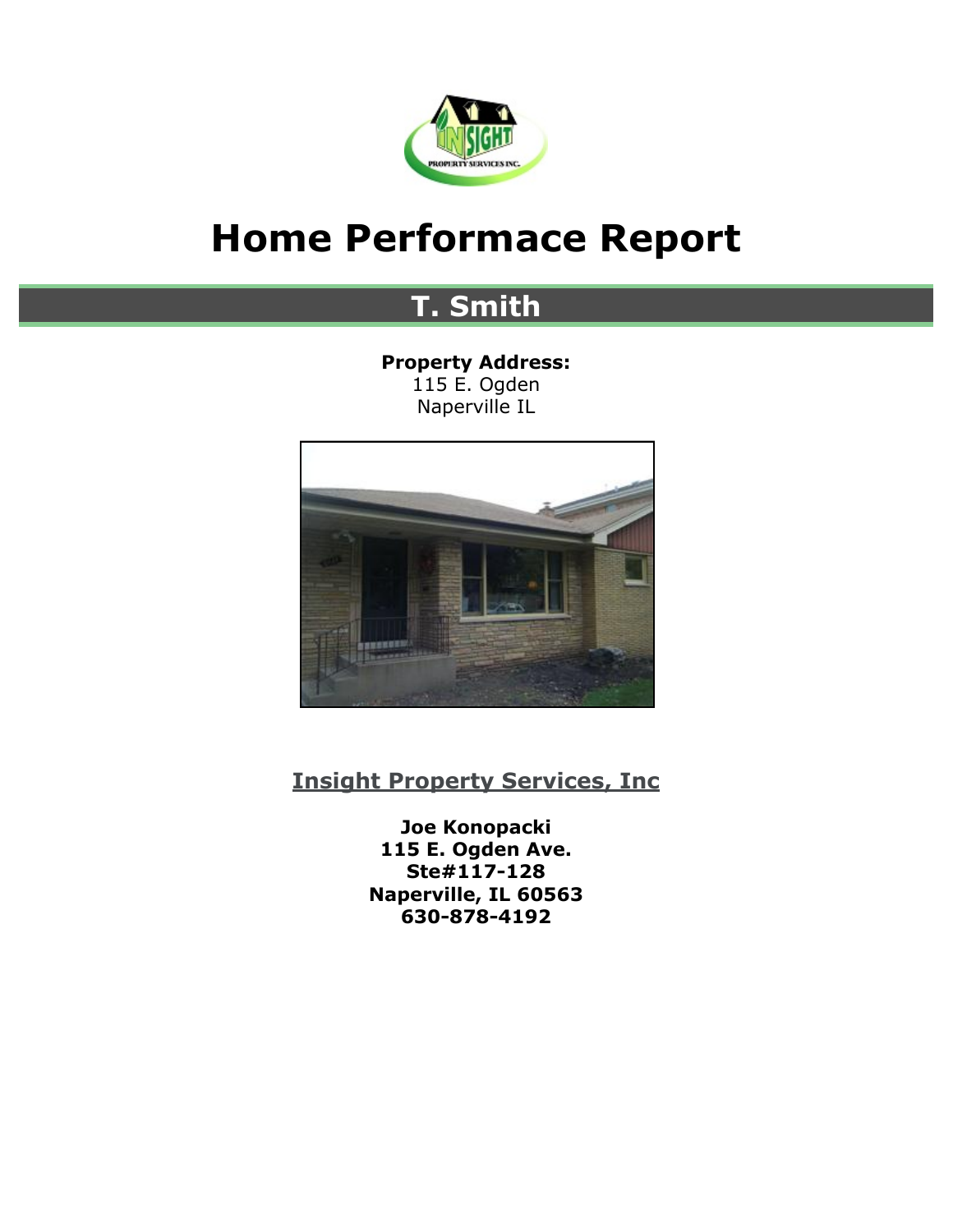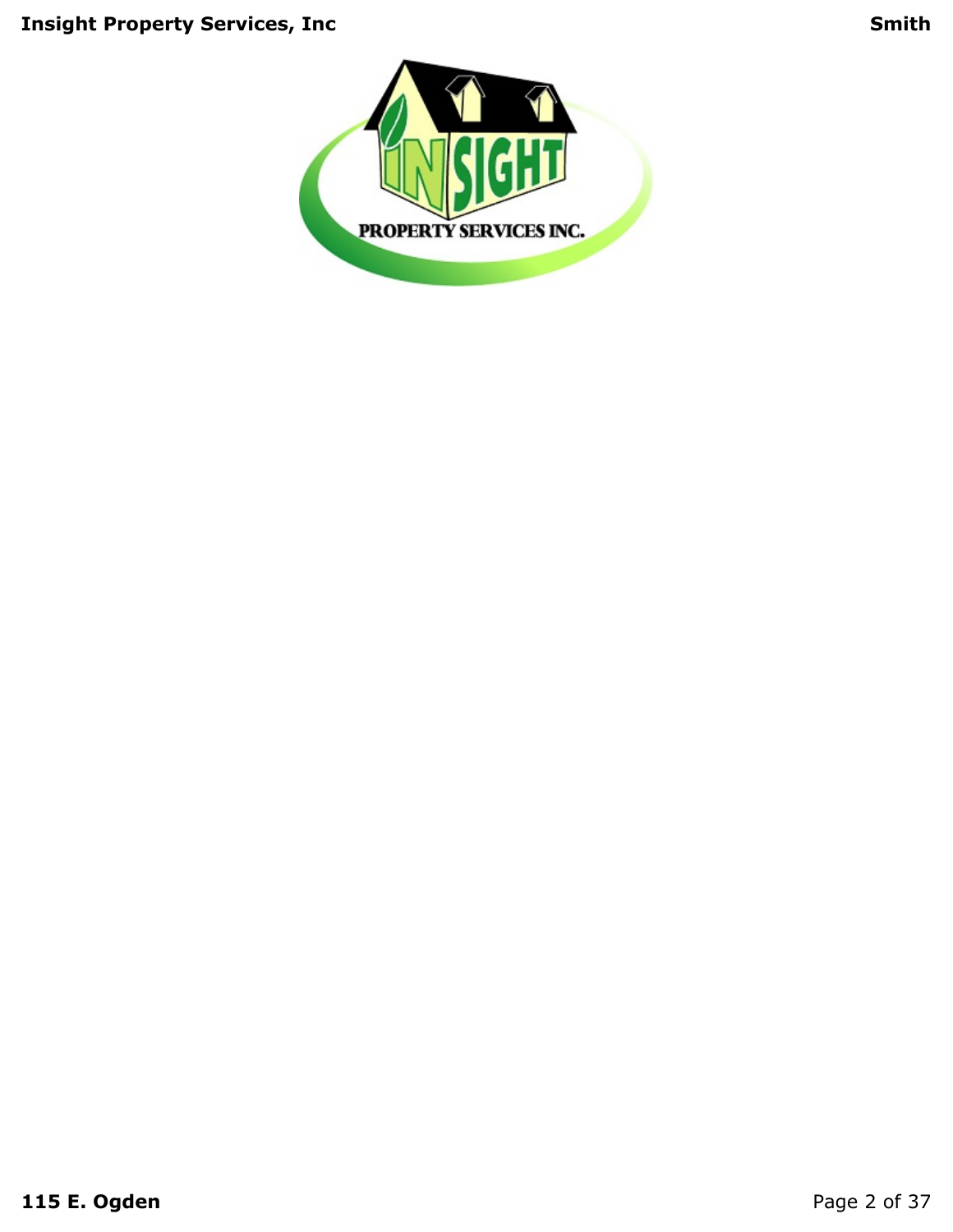# **Table of Contents**

<span id="page-2-0"></span>

| 1 Owner/Occupant Interview  12                   |
|--------------------------------------------------|
| 2 Combustion Appliance Zone CAZ 12               |
| 3 Heating / Cooling Performance  16              |
| 4 Building Enclosure Performance/Ventilation  18 |
| 5 Exterior Moisture Management 24                |
|                                                  |
|                                                  |
|                                                  |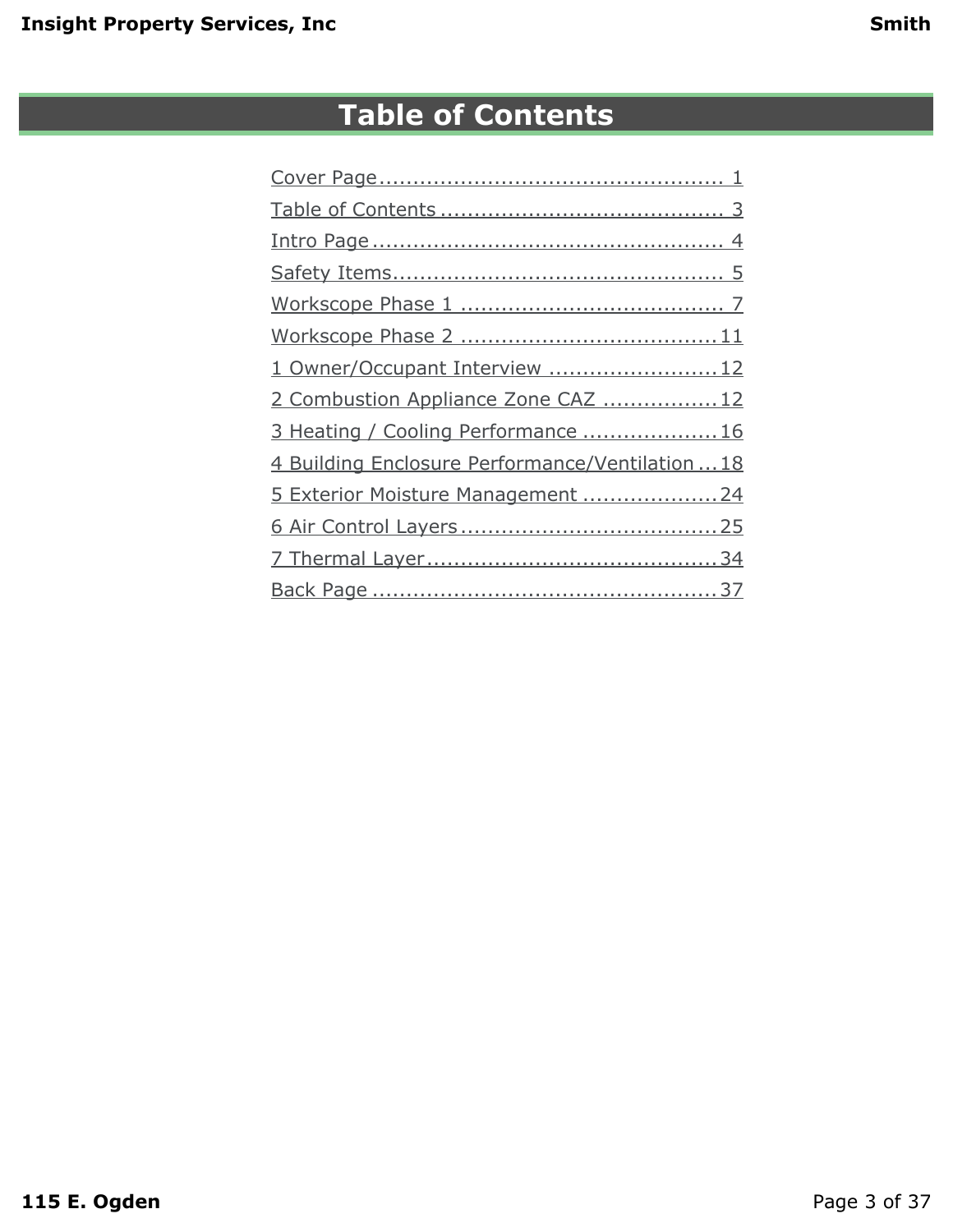<span id="page-3-0"></span>

| <b>Date:</b> $1/1/2013$ | <b>Time: 09:15 AM</b> | <b>Report ID: HP-111008</b>      |
|-------------------------|-----------------------|----------------------------------|
| Property:               | <b>Customer:</b>      | <b>Real Estate Professional:</b> |
| 115 E. Ogden            | T. Smith              |                                  |
| Naperville IL           |                       |                                  |

#### **Comment Key or Definitions**

The following definitions of comment descriptions represent this inspection report. All comments by the inspector should be considered before purchasing this home. Any recommendations by the inspector to repair or replace suggests a second opinion or further inspection by a qualified contractor. All costs associated with further inspection fees and repair or replacement of item, component or unit should be considered before you purchase the property.

**Inspected (IN)** = I visually observed the item, component or unit and if no other comments were made then it appeared to be functioning as intended allowing for normal wear and tear.

**Not Inspected (NI)**= I did not inspect this item, component or unit and made no representations of whether or not it was functioning as intended and will state a reason for not inspecting.

**Not Present (NP)** = This item, component or unit is not in this home or building.

**Repair or Replace (RR)** = The item, component or unit is not functioning as intended, or needs further inspection by a qualified contractor. Items, components or units that can be repaired to satisfactory condition may not need replacement.

| <b>Standards of Practice:</b>      | <b>In Attendance:</b> | <b>Type of building:</b>              |
|------------------------------------|-----------------------|---------------------------------------|
| BPI Building Performance Institute | Homeowner             | Single Family (1 story)               |
| <b>Home Faces:</b>                 | Weather:              | <b>Ground/Soil surface condition:</b> |
| West                               | Clear                 | Dry                                   |
|                                    |                       |                                       |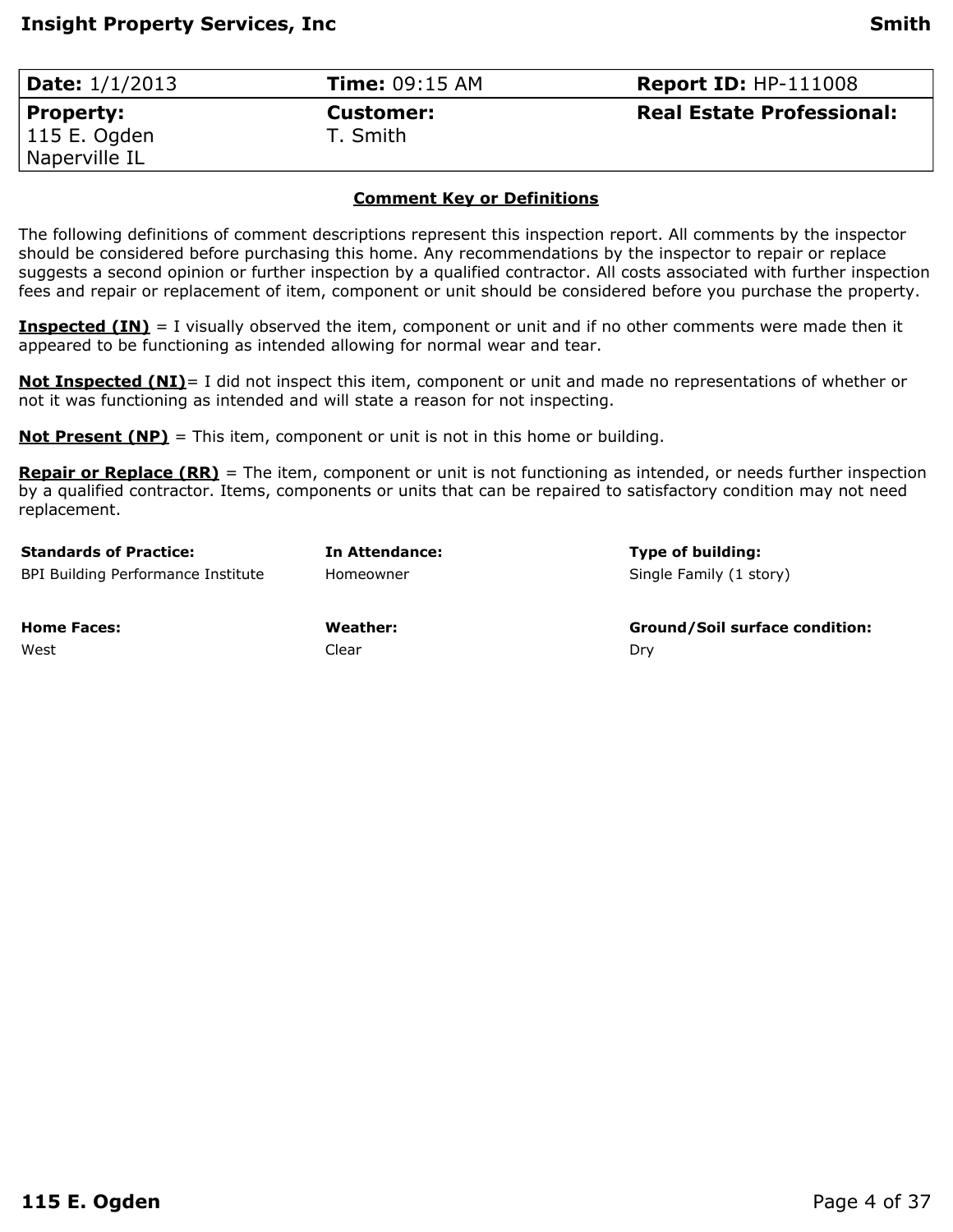# **Safety Items**

<span id="page-4-0"></span>

**Customer** T. Smith

**Address** 115 E. Ogden Naperville IL

## **2. Combustion Appliance Zone CAZ**

**2.6 Water Heater Spillage Test**

#### **Unsafe**

**Spillage Test Results:** A spillage test was conducted on the water heater under Worst Case ÷ Depressurization. According to BPI Technical Standards, combustion appliances may spill fumes for up to 60 seconds upon start up. **Your water heater vent spilled beyond 60 seconds and "Failed" the spillage test.** The spillage was off to the right side and stopped soon after a minute. This is likely due to an obstruction in the exhaust flue and air flow from duct leaks nearby.

#### **2.7 Water Heater Draft Test**

#### **Unsafe**

÷ **Minimum Draft Pressure Test:** This test is to determine if there is enough "draw" or negative pressure that will remove the toxic exhaust fumes in the flue of the water heater to the outdoor air. **The Draft Pressure reading on the water heater during "Worst Case Depressurization" was -1.8 Pa.** This number should be more negative than the Minimum Required Draft Pressure of **-1.5 Pa**.

Even though the draft pressure was more than the minimum, it is not strong enough to draw away all the exhaust gases resulting in partial exhaust spillage. Recommend the flue and chimney be inspected, cleared of any debris and a liner installed to foster stronger draft. A Combustion Safety Test should be performed after repair are made.

#### **2.10 Summary: Did this home pass the BPI Combustion Appliance Safety Test?**

#### **Unsafe**

÷ No, this home did not pass due to the exhaust spillage of the water heater. While there is not evidence of any immediate danger, these problems should eventually be addressed due to the increased risk of safety

## **115 E. Ogden** Page 5 of 37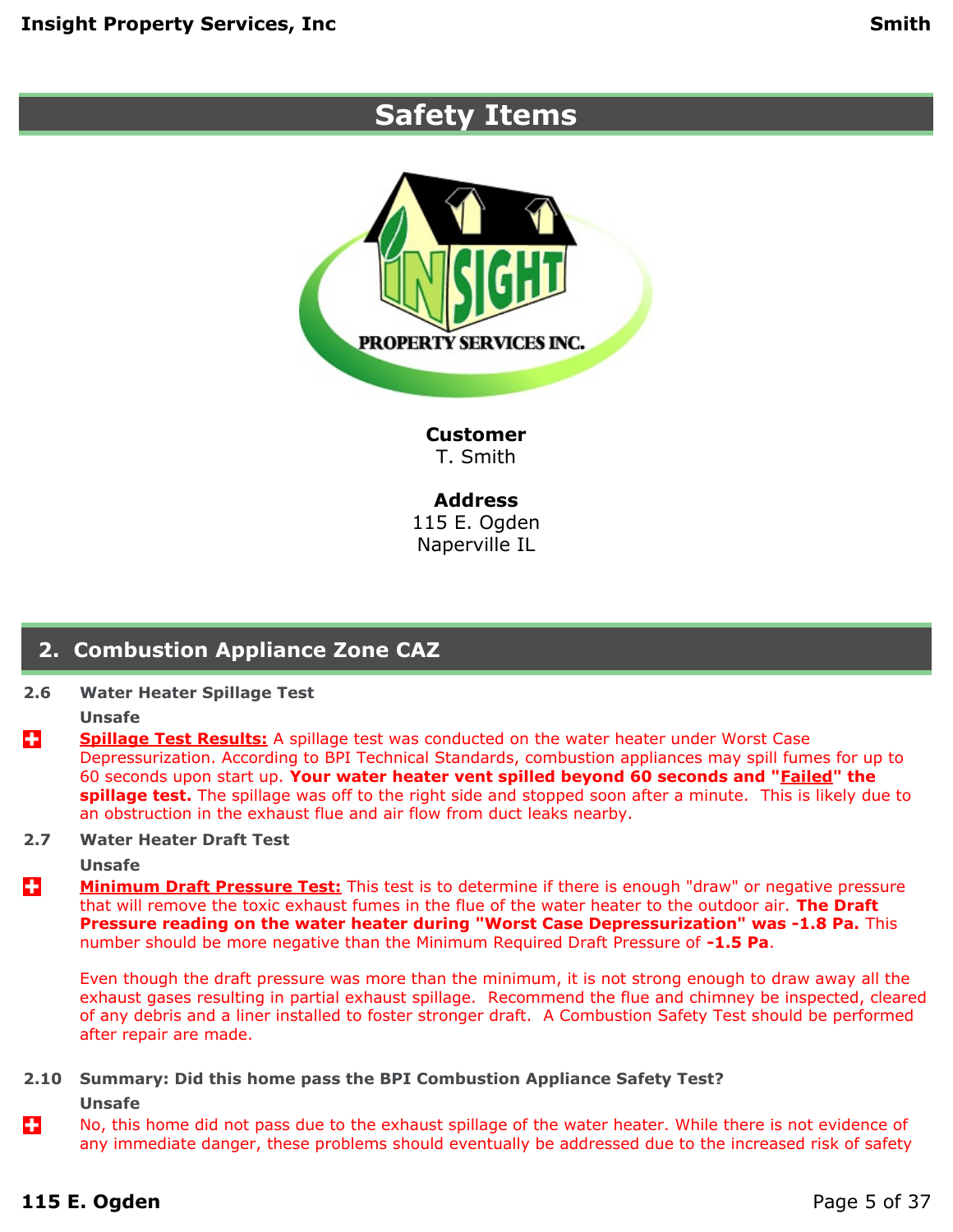|      | 2. Combustion Appliance Zone CAZ                                                                                                                                                                                                                                                    |
|------|-------------------------------------------------------------------------------------------------------------------------------------------------------------------------------------------------------------------------------------------------------------------------------------|
|      | concerns of the occupants of the home. It is recommended these repairs be performed by a qualified<br>contractor. Please contact me with any questions you have.                                                                                                                    |
| 2.12 | <b>Gas Meter/Pipe leaks (inside)</b>                                                                                                                                                                                                                                                |
|      | <b>Unsafe</b>                                                                                                                                                                                                                                                                       |
| н    | Gas leaks were detected and tagged near the water heater and furnace. A qualified individual should repair<br>and re-test the gas leaks as soon as possible.                                                                                                                        |
| 2.13 | Chimney, Flue & Vent Piping (gas water heaters or heat systems)                                                                                                                                                                                                                     |
|      | <b>Unsafe</b>                                                                                                                                                                                                                                                                       |
| ÷    | The water heater flue and chimney should be cleared of debris and a continuous liner should be installed.<br>This will keep the flue clear of debris and foster a stronger draft for the water heater.                                                                              |
| 2.16 | Change gas dryer vent pipe to metal (solid, flexible)                                                                                                                                                                                                                               |
|      | <b>Unsafe</b>                                                                                                                                                                                                                                                                       |
| н    | The dryer vent pipe is made of vinyl and can burn. Recommend upgrading to metal duct, solid or flexible.                                                                                                                                                                            |
| 2.18 | <b>CO Detector</b>                                                                                                                                                                                                                                                                  |
|      | <b>Unsafe</b>                                                                                                                                                                                                                                                                       |
| н    | The average service life of a carbon monoxide detector is 2-3 yrs. Be sure to replace batteries yearly and<br>replace the units entirely after 3 years. Recommend one CO detector near each CO source (water heater /<br>furnace, kitchen) and one within 15 feet of the bed rooms. |
|      |                                                                                                                                                                                                                                                                                     |

*Prepared Using HomeGauge <http://www.HomeGauge.com>* : Licensed To Insight Property Services, Inc.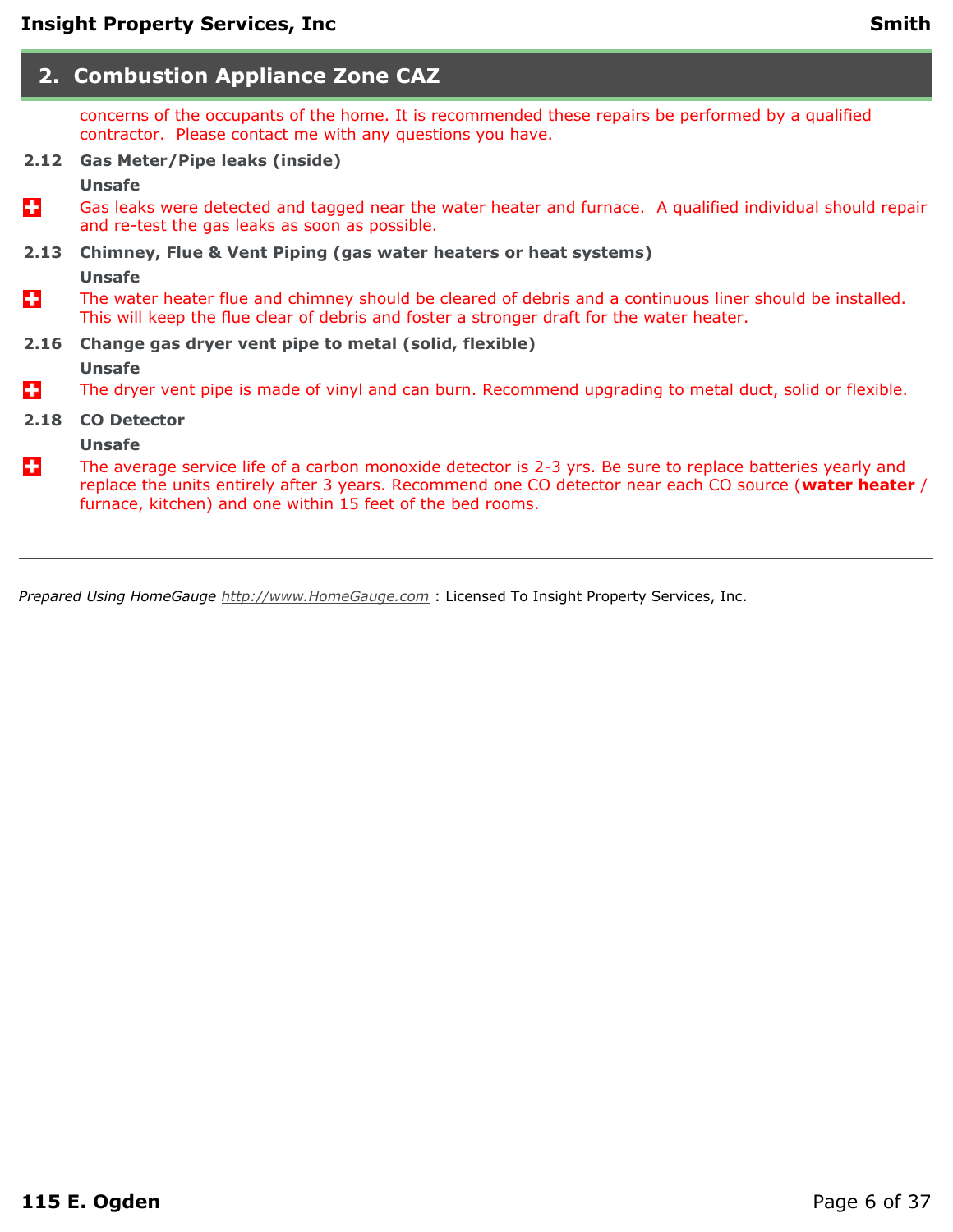# **Workscope Phase 1**

<span id="page-6-0"></span>

**Customer** T. Smith

**Address** 115 E. Ogden Naperville IL

This Summary is not the entire report. The complete report may include additional information of concern to the customer. It is recommended that the customer read the complete report.

## **4. Building Enclosure Performance/Ventilation**

#### **4.1 Home Air Leakage measurement (CFM@50) Action Recommended**

The blower door measured **3,800 CFM50** of air being pulled in through air leaks in your home's Building Envelope. This air is coming in through gaps, cracks, cavities in and around the components that make up the home's Building Envelope (which is typical of all homes that have not been air sealed). A conversion calculation was done to estimate your home's "Natural" Air Changes per Hour of **0.6 ACHn**. The entire volume of air in you home is exchanged approximately once every **1.68 hour(s)**. The goal is 1 air change every 3 hours or .35 ACHn.

## **4.4 Room Pressure Test (leaks to outside) during Blower Door test Action Recommended**

With the home depressurized to -50 Pa, rooms were closed and the pressure difference measured tells how Æ much pressure relief is resulting from leaks to the outside. 0 is no leaks. 50 is "open door" leaky.

The basement leakage was a very significant 23 Pa, much of it coming by way of the exterior wall cavities and other bypasses leading to the attic. (28.5 Pa measured in the kitchen was largely from the open door to the basement.)

#### **4.6 Exhaust Fans (bathroom, dryer, etc.) and venting**

#### **Action Recommended**

Æ It is recommended that every bathroom with a tub or shower have a high-quality, quiet  $(<1.5$  sones), 80+cfm exhaust fan installed. These fans should be exhausted to the outdoors by way of insulated ducting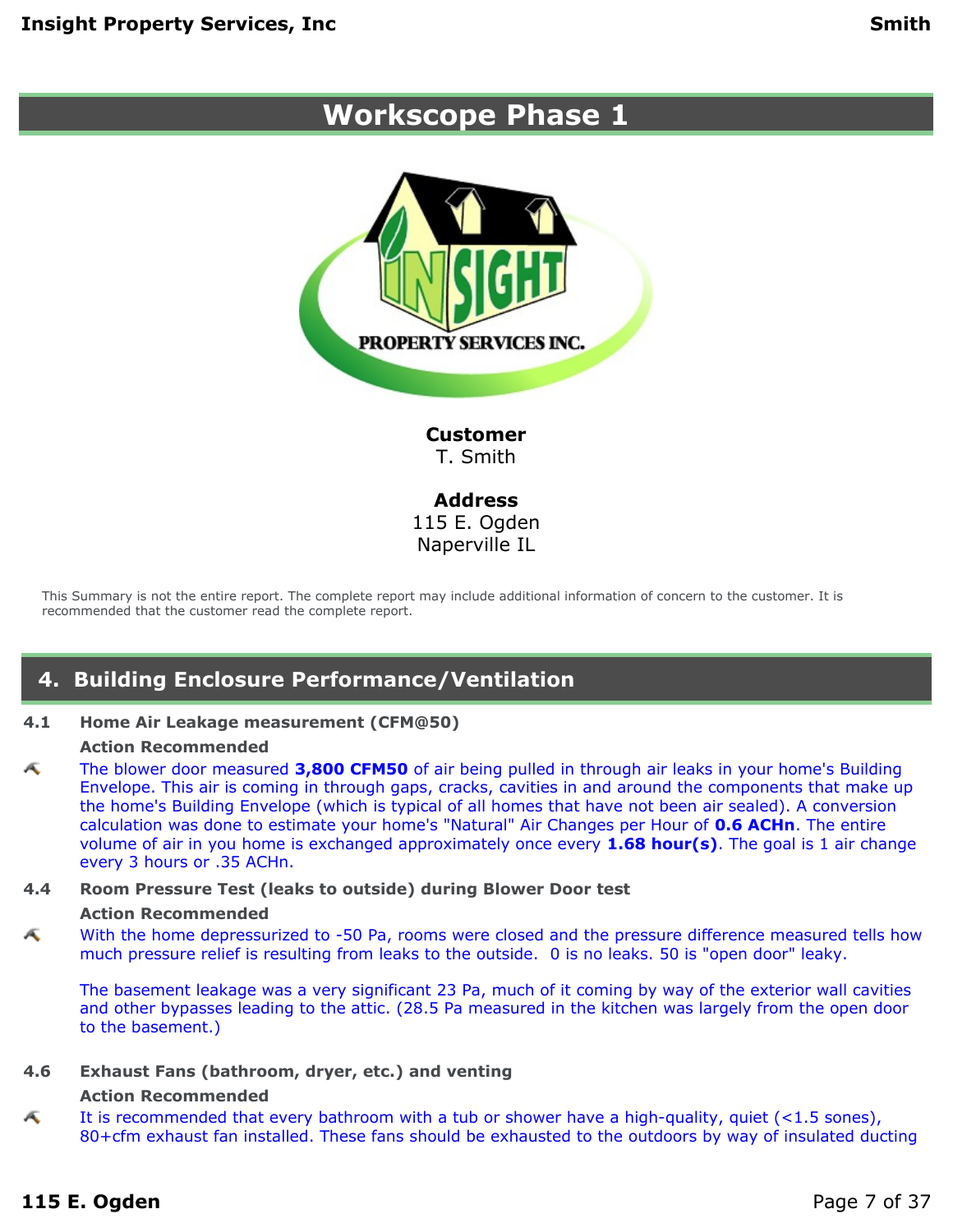## **4. Building Enclosure Performance/Ventilation**

through a roof mounted, dampered vent. A fan should be installed in the 1st floor bathroom before any insulation is added to the attic.

#### **4.7 Exhaust hood for gas cooktops/stove and vented to the outside**

#### **Action Recommended**

Æ The existing kitchen fan moves an impressive 250+ cfm of air! However, the fan is not positioned well to draw off odors, gases and moisture from cooking. And the fan exhausts into the attic, moving insulation and allowing moisture to condense inside the attic.

When the kitchen is remodeled, a vent hood should be installed above the stove and its exhaust should be vented to the outside through a proper exterior, dampered vent.

#### **4.8 Modify Attic Ventilation**

#### **Action Recommended**

Ventilation of the attic is important for two reasons, temperature and moisture control. During the summer, ventilation reduces heat that builds up in the attic during the day. Ventilation also manages moisture produced within the home that moves into the attic through gaps in the ceiling air barrier, removing it before it can condense and cause damage.

The attic currently does not contain vent chutes wind baffles. Recommended to install vent chutes with wind baffles between each rafter and seal the perimeter top plates with 2-part foam. This will halt wind washing through the insulation and ensure a clear ventilation space. Sealing the wind baffles at the perimeter wall will also seal the leakage gap between the inside brick and the plaster walls. **See Item 6.5**

#### **4.9 Pests In Attic**

#### **Action Recommended**

Evidence of mice or other small rodents, including tunnels, trails and debris, can be found throughout the Æ attic. Rodents bring disease and waste into a home which adversely affects Indoor Air Quality. Recommend a qualified individual determine if this is an active issue and exterminate or remove the pests.

Alternately, the existing insulation may be vacuumed out of the attic, removing the pests, soiled insulation and debris. This also provides a clean 'pallet' for installing attic vent chutes at the eaves, sealing the air gap at the perimeter brick wall and air sealing the ceiling before re-insulating the attic

#### **4.10 Other Safety Items**

#### **Action Recommended**

There is no bonding wire across the copper pipe section above the water meter. The dielectric unions Æ effectively break the 'ground' that water pipes generally provide. A bonding wire, similar to that attached across the water meter should be installed across the copper pipe, from the galvanized pipes above and below. Recommend a qualified electrician complete this and inspect the rest of the electrical system for any other grounding or bonding issues. This may be coordinated with the relocation of the electrical service during the addition project.

## **6. Air Control Layers**

#### **6.1 Air seal the attic top plates, electrical and plumbing penetrations**

#### **Repair or Replace**

As the framing in a home dries over the years, the top plates of both interior and exterior walls allow large Æ amounts of air to leak from the wall cavity and up into the attic. Recommend that these areas be sealed with a 2-part foam spray.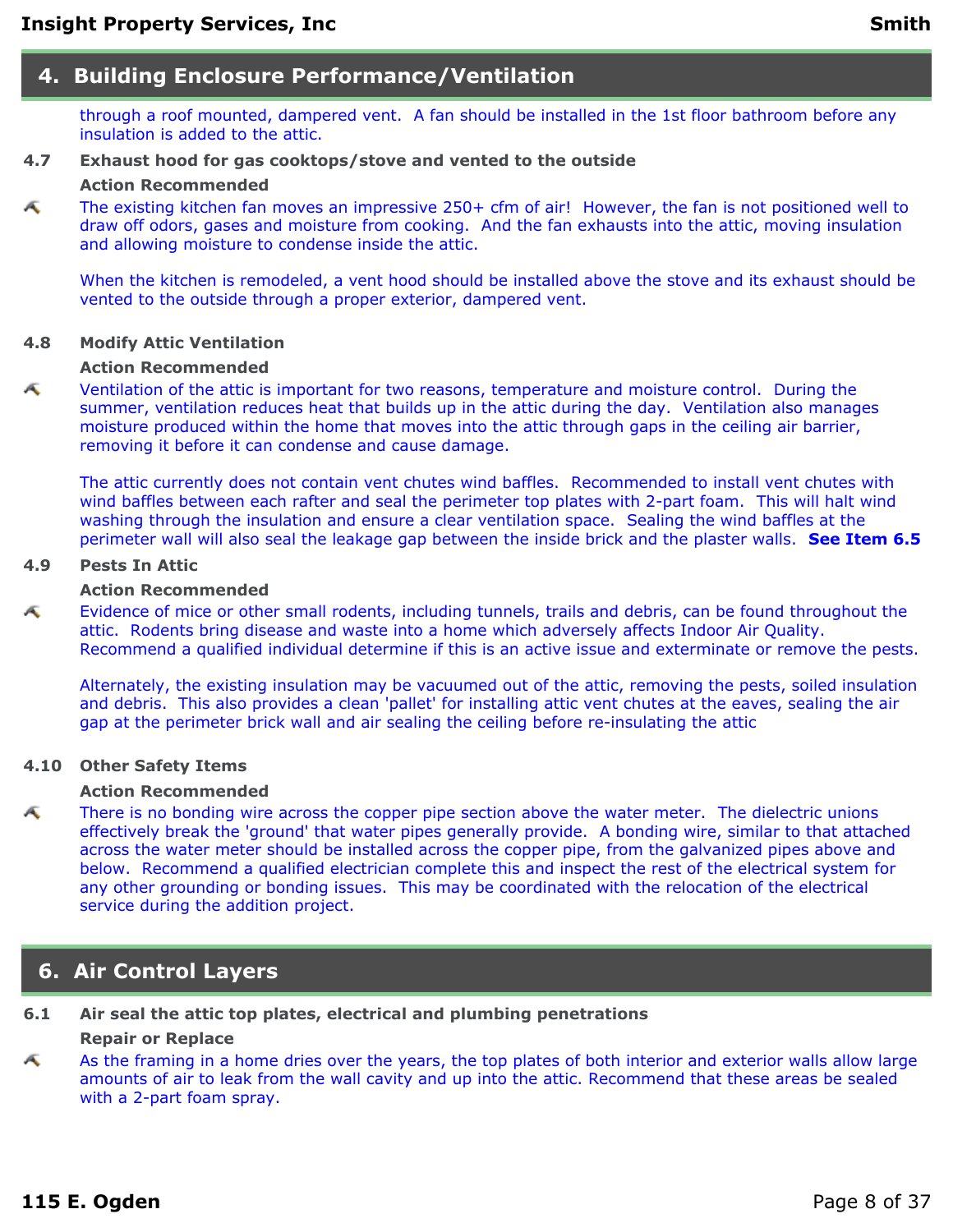Penetrations in the form of plumbing penetrations, electrical conduit, boxes and fixtures should be exposed and sealed before additional insulating. The tops of pocket doors should also be air sealed from the attic above.

#### **6.2 Soffits below non-conditioned space**

#### **Repair or Replace**

Æ The top of the soffit should be covered with foam board and sealed to the framing and drywall to create a continuous air tight sealing, the air barrier between the conditioned space and the unconditioned attic. Recommend having a qualified contractor air seal, and insulate the soffit.

#### **6.3 Seal/Insulate Attic Access**

#### **Repair or Replace**

Æ The attic hatch should be air sealed and insulated. The casing should be fastened securely to the ceiling and caulked at all corners & seams. Weather strip should be installed where the cover sits on the casing. The cover should have 8" of foam board fastened to the top, resulting in an R-40 assembly.

The 1% of uninsulated attic hatch area degrades the overall performance of the attic insulation by more than 30%.

#### **6.5 Thermal bypasses (between floors)**

#### **Repair or Replace**

Æ The home is double wythe brick construction with a 3/4" furring strip interior upon which the sheetrock and plaster wall is attached. These furring strips create continuous cavities from the basement to the attic, through which air enters and leaves the home, resulting in heat gain or heat loss. The space is too small to cost effectively insulate but can be sealed with expanding foam at the attic or basement (or both) to stop this uncontrolled air flow. This bypass is the single largest air leak in the home.

Considering the basement is largely finished, this area is best accessed from the attic, along the exterior wall and may be sealed as part of installing and sealing vent chutes with wind baffles into place. **See Item 4.8**

### **6.6 Walls as an Air Control Layer (paneling, beadboard, etc.)**

#### **Repair or Replace**

The pass through mail box is a significant source of leakage in the home and should be insulated, sealed off Æ and removed (interior door at least). An exterior mounted mailbox would need to be installed in its place.

## **7. Thermal Layer**

## **7.1 Recommended additional attic insulation**

#### **Repair or Replace**

Æ The attic currently has blown fiberglass insulation at about R - 10-15, below the current code minimum of R-38. Recommend the attic be insulated to a more cost effective R 50-60 with blown cellulose (settles to an air-impermeable mass - unlike fiber glass), **only after air sealing and attic ventilation** issues have been completed.

The high seasonal electric bills are largely the result of heat gain from the under ventilated and poorly insulated attic. Proper ventilation limits the heat gain of the attic during the day and allows the heat to dissipate more quickly at night. Increasing insulation to R-50+, using a non-air permeable insulation (cellulose or spray foam) will halt the transfer of heat from the attic to the conditioned space below.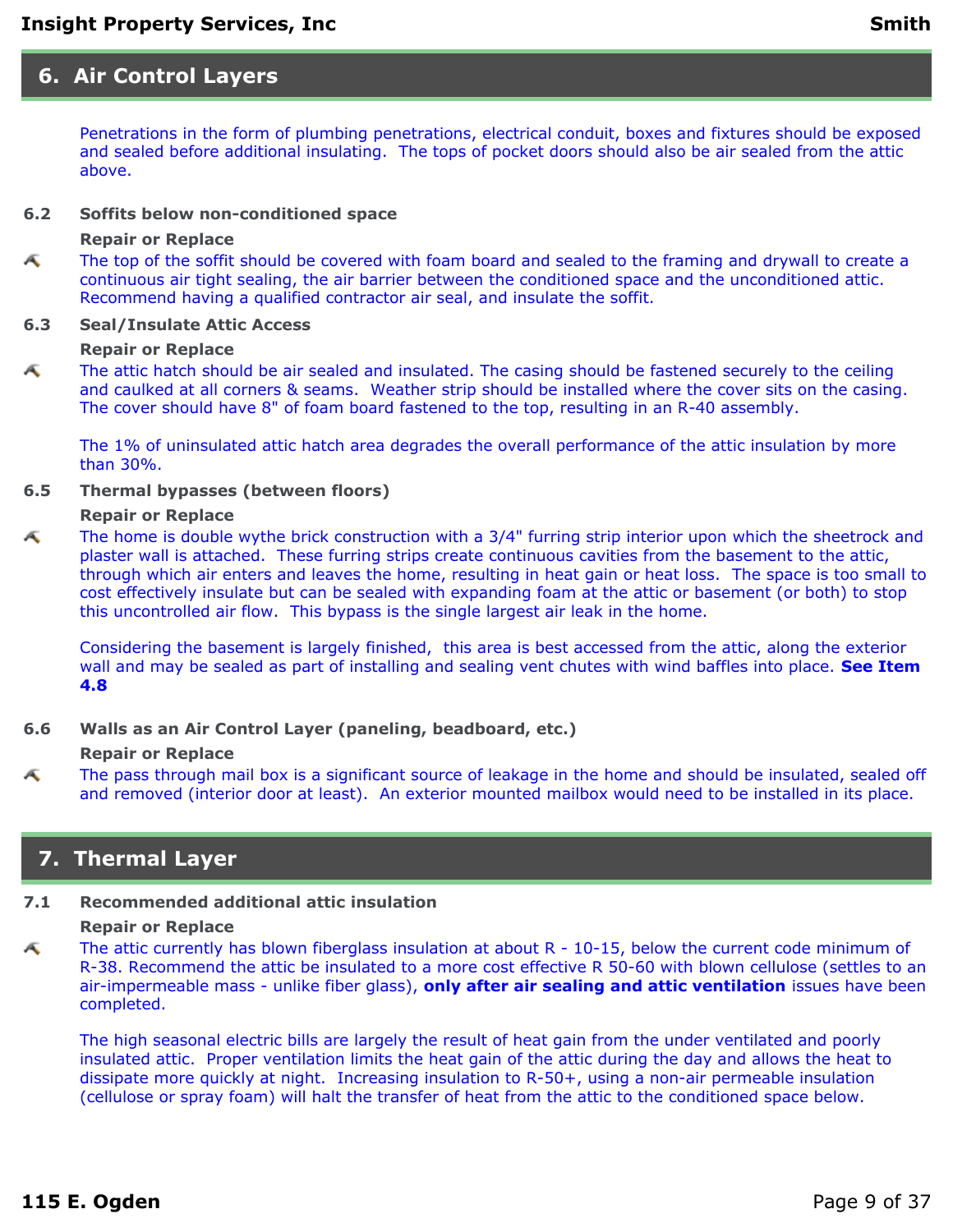Considering the front of the home faces West, integrating plantings and/or window shades will help limit the solar heat gain from the late day sun.

Building Analysts are not required to report on the following: Life expectancy of any component or system; The causes of the need for a repair; The costs of corrections; Any component or system that was not observed; The presence or absence of pests such as wood damaging organisms, rodents, or insects; or Cosmetic items, underground items, or items not permanently installed. Building Analysts are not required to: Offer warranties or guarantees of any kind; Calculate the strength, adequacy, or efficiency of any system or component; Enter any area or perform any procedure that may damage the property or its components or be dangerous to the Building Analyst or other persons; Operate any system or component that is shut down or otherwise inoperable; Operate any system or component that does not respond to normal operating controls; Disturb insulation, move personal items, panels, furniture, equipment, plant life, soil, snow, ice, or debris that obstructs access or visibility; Determine the presence or absence of any suspected adverse environmental condition or hazardous substance, including but not limited to mold, toxins, carcinogens, noise, contaminants in the building or in soil, water, and air; Determine the effectiveness of any system installed to control or remove suspected hazardous substances; Predict future condition, including but not limited to failure of components.

*Prepared Using HomeGauge <http://www.HomeGauge.com>* : Licensed To Insight Property Services, Inc.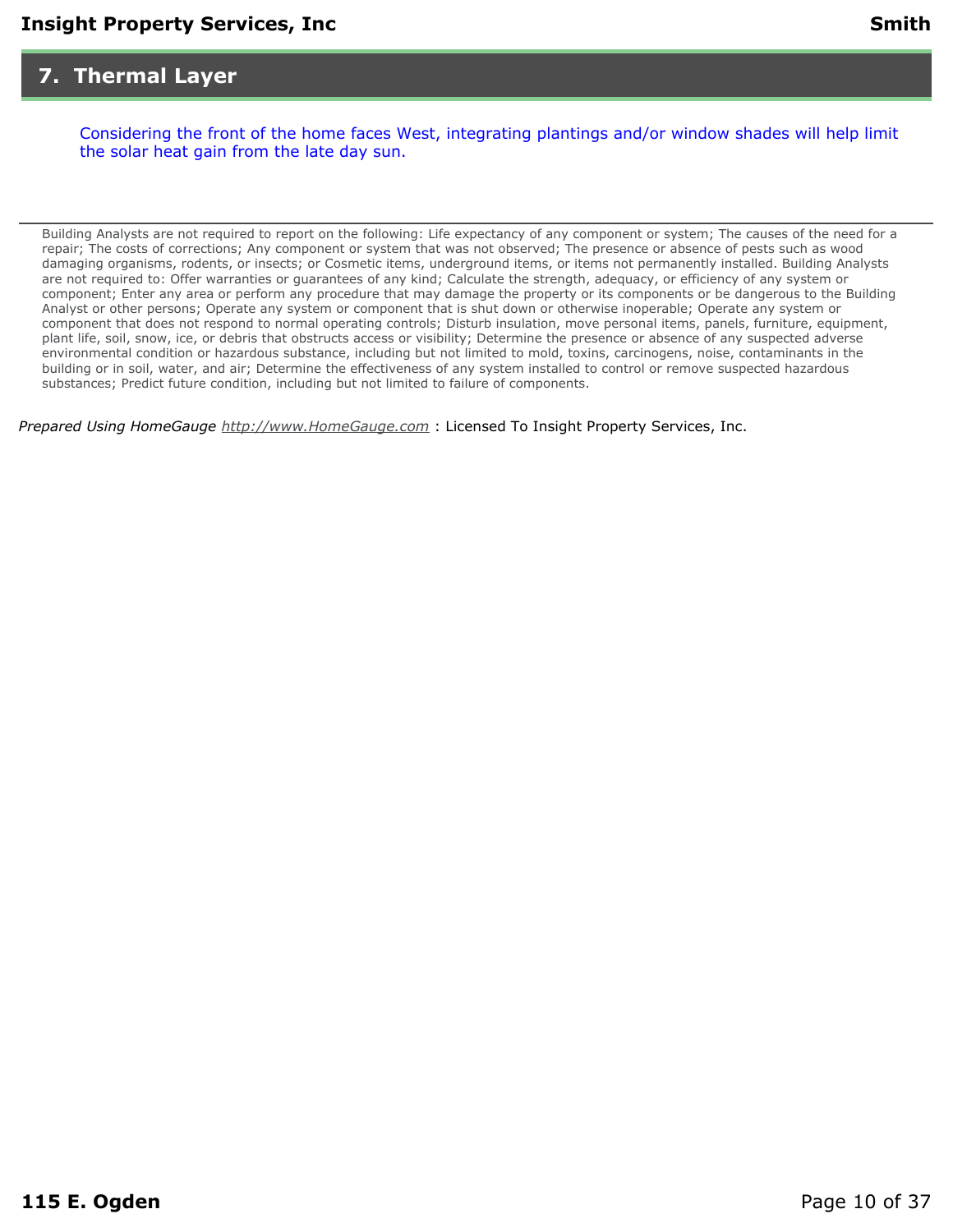# **Workscope Phase 2**

<span id="page-10-0"></span>

**Customer** T. Smith

**Address** 115 E. Ogden Naperville IL

## **6. Air Control Layers**

#### **6.7 Air seal Baseboards**

#### **Repair or Replace**

Some air leakage was detected along the baseboards. Air sealing wall air bypasses at the attic and/or basement will likely halt most of this baseboard leakage. Any remaining leakage after air sealing may be sealed with a clear, paintable caulk.

#### **6.8 Windows: Air leakage, seals and caulking**

#### **Inspected**

The older windows in the home have some air leakage where the sashes meet in the middle and in some areas around the casing. New weather strip and clear, paintable caulk would halt this leakage. Recommend major air sealing work and the addition be completed before a follow up leakage test is performed and remaining leaks be identified & sealed.

The new windows show no leakage and seem to have been installed well.

*Prepared Using HomeGauge <http://www.HomeGauge.com>* : Licensed To Insight Property Services, Inc.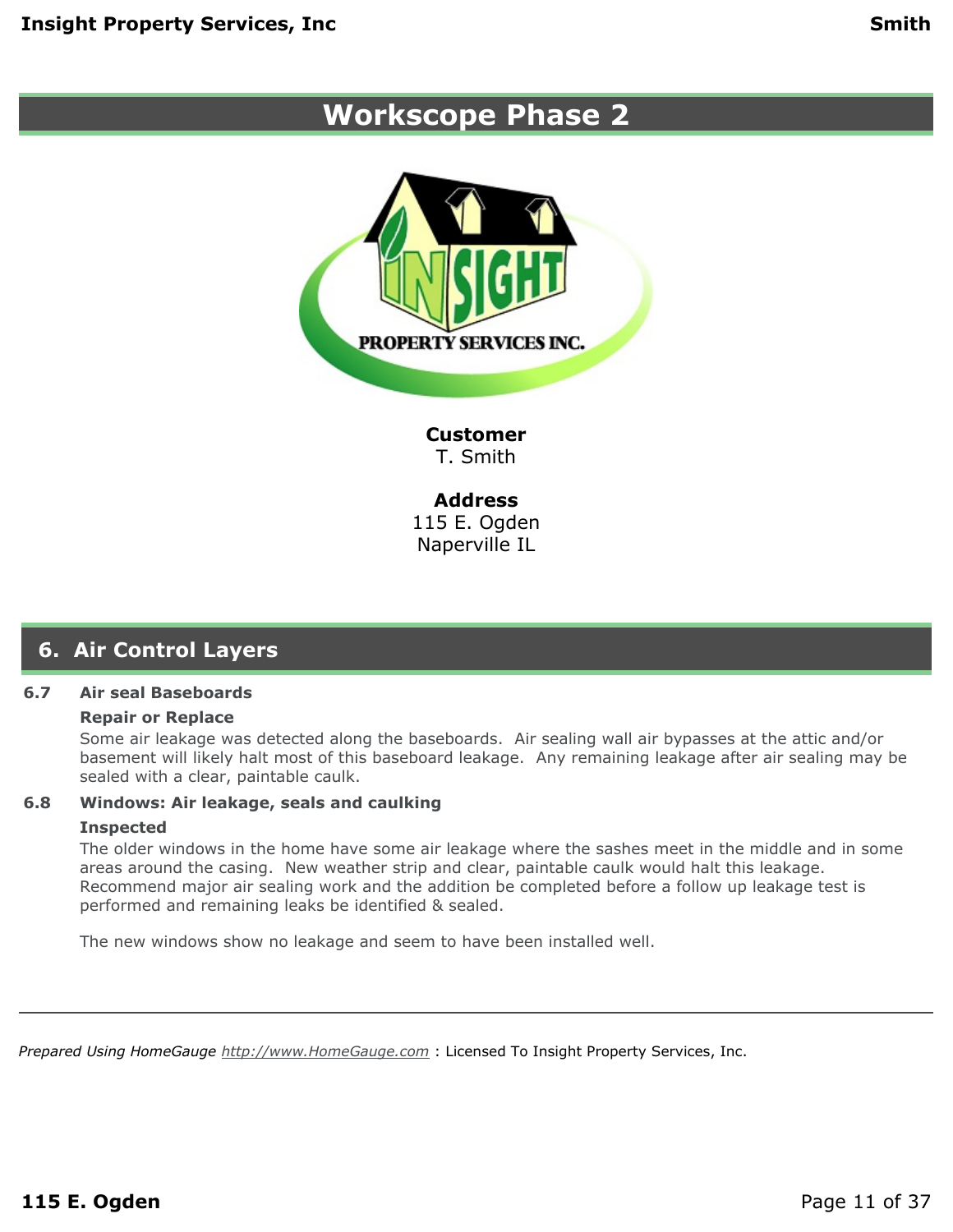## <span id="page-11-0"></span>**1. Owner/Occupant Interview**

#### **Styles & Materials**

**Are you able to provide Insight with floor plans of your home?:** Yes

**How many people live in your home?:** 1

**What structural changes have been done and about when?:**  $N<sub>0</sub>$ 

**Are there any hot spots in the home? Where?:** Yes

**Have you ever noticed ice damming or icicles?:** Unknown

**Are there any open fireplaces gas logs or un-vented appliances in the home?:** No

**Does anyone in your home have frequent headaches?:** Yes

Extra Info : When first moved in - had air ducts cleaned - better now

#### **Do you humidify your home in winter?:** Yes Extra Info : Aprilaire

#### **Do you have any existing mold mildew or excessive moisture concerns?:**

Yes Extra Info : bathroom over shower - no fan.

**Approximately how old is your home?:** 1955

**How many bedrooms and bathrooms?:** 3 bed 2 bath

**Do you plan on any extensive remodeling or additions to the home?:** Yes Description : Addition

**Are there any cold spots in the home? Where?:** Unknown

**Do you have pets indoors?:** None

**Do you smoke tobacco products indoors?:** No

#### **Do you feel like you have excessive dust in your home?:**

**Y**es Extra Info : ...but having work done as well.

**Do your windows sweat in summer or winter?:** Unknown

**What issues have the highest priority for improvement/resolution?:** Utility bills Extra Info : Lower electric bill

**Approximately how long have you lived in your home?:** less than 1 year Number of years : since July 22

**Do you plan to stay in your home for 5 years or more?:** Yes

**Do you have any energy bill concerns?:** Yes Cooling during summer

**Do you feel like your home is drafty? Where?:** Yes Windows

**Are there pet access doors to the outside?:**  $N<sub>0</sub>$ 

**Do you sometimes smell sewer soil or musty odors?:** No

**Does anyone in your home experience dry sinuses in winter?:** Unknown

**Have you noticed any additional (non-window) condensation in your home?:** Unknown

## **Items**

## <span id="page-11-1"></span>**2. Combustion Appliance Zone CAZ**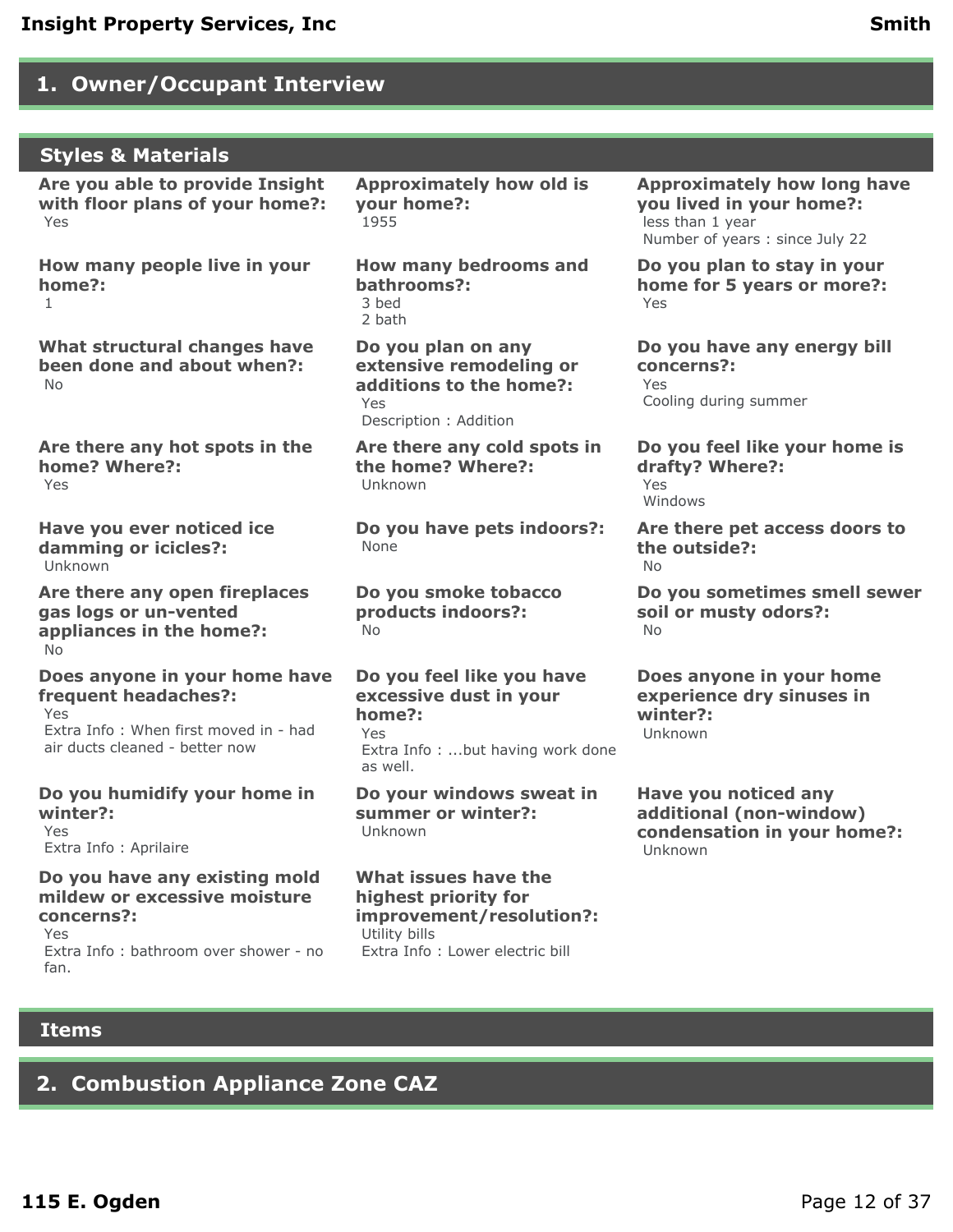## **Styles & Materials**

**CAZ Location (s):** Basement

**CAZ Depressirization Limit (BPI Table): -2** pascals

**Outside Temperature: 50** degrees F

**Worst Case CAZ Depressurization: -1.6** pascals

**Water Heater Temperature at Steady State: 310** degrees F

**Heat System Temperature at Steady State: 96** degrees F

**Water Heater CO ppm at Steady State: 5** ppm

**Heat System CO ppm at Steady State: 8** ppm

**Minimum Draft Pressure: -1.5** pascals

**Worst Case Depressurization Factors:**

Exhaust fans Hood vent (to outside) Dryer near the CAZ Air handler ON

**Water Heater Draft Pressure Reading:**

**-1.8** pascals

### **Items**

#### **2.0 Baseline CO (outside main entrance of home)**

Inspected

The baseline test for **carbon monoxide outside** your home was **0 ppm**.

#### **2.1 Measurement of CO (ppm) upon entering home**

Inspected

The baseline test for **carbon monoxide inside** your home was **0 ppm**.

#### **2.2 Combustion appliance minimum required Draft Pressure**

#### Inspected

This test is conducted indoors but is based on the outside temperature and determines a minimum draft test limit for the venting capability of the combustion appliances inside at the CAZ (Combustion Appliance Zone). The Minimum draft test limit used on this home at time of inspection is **-1.5 (Pa)**.

#### **2.3 CAZ Depressurization limit**

#### Inspected

The Depressurization Limit of your Combustion Appliance Zone (CAZ) is **-2 Pa**. This number is determined by the type or types of combustion appliances in your home and how they are currently vented. Using BPI Standards (Building Performance Institute), the number given (in units of air pressure called Pascal or Pa) is the maximum depressurization allowed in the combustion appliance zone under a worst case scenario. The Building Analyst, using the home's exhaust fans, air handler and doors, created a scenario that generated the most negative pressure possible near the gas appliances in order to determine if your appliances will continue to remove their toxic exhaust to the outdoor air, or if they will spill exhaust and CO back into your home.

#### **2.4 CAZ Base Pressure (WRT outside)**

#### Inspected

The base (starting) pressure for this Combustion Appliance Zone (CAZ) test is **-1.3 Pa**. This number was obtained by using the Manometer in the CAZ with reference to the outside. This number is used to determine the Net Worst Case Depressurization.

## **2.5 Worst Case Depressurization using the home's mechanical ventilation equipment**

#### Inspected

Atmospherically vented combustion appliances are susceptible to exhaust spillage because they do not create a strong draft. A strong negative pressure (ie. air being sucked into the return ducts at the open filter slot) can draw air down the flue causing its exhaust to spill into the home. We created a Worst Case Depressurization of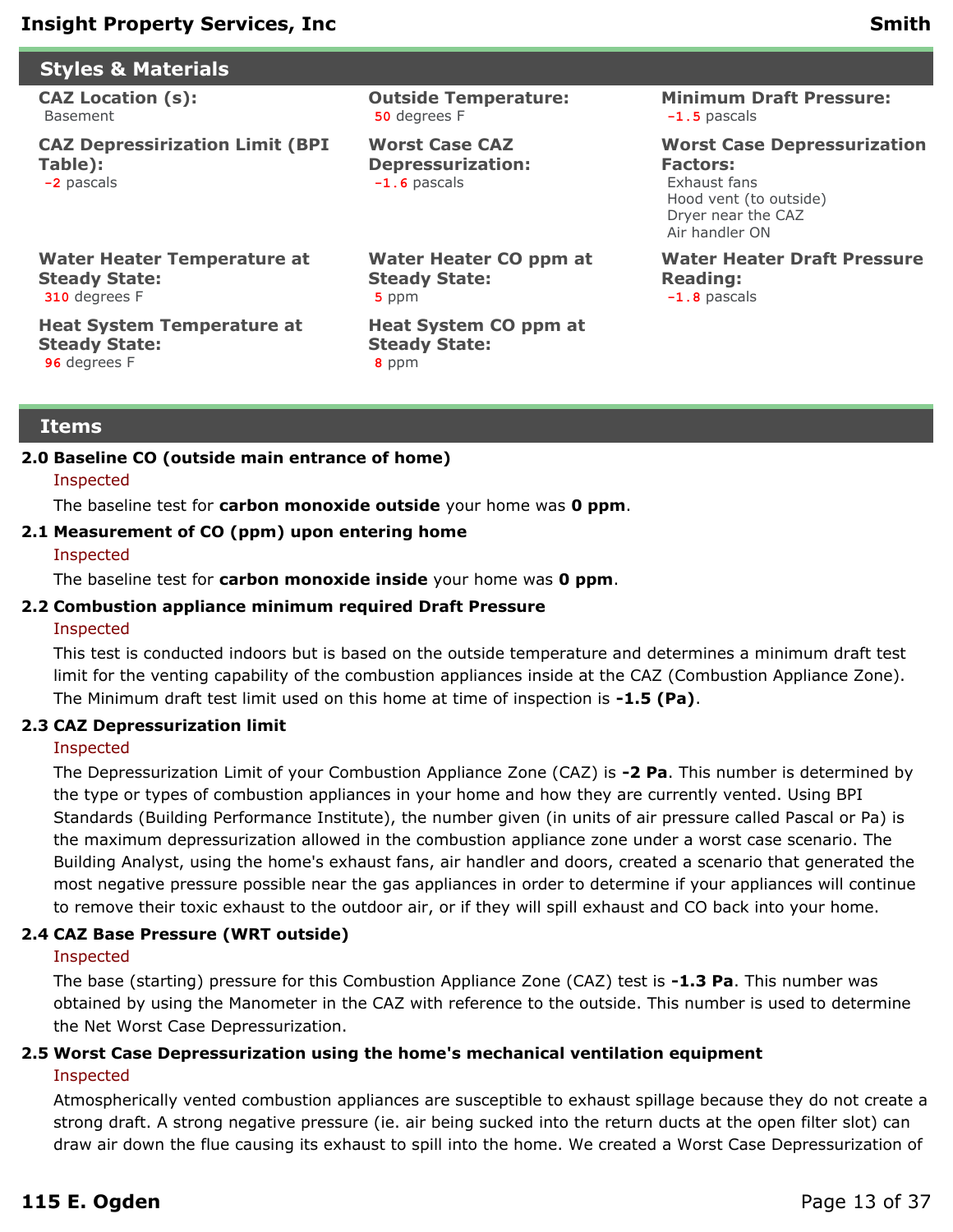**-1.6 Pa** by using the home's exhaust fans & air handler and closing certain doors. This is within the limit of **-2 Pa**. A follow-up Combustion Safety Test should be completed after any air sealing work or changes to the mechanical or ventilation systems.

#### **2.6 Water Heater Spillage Test**

Unsafe

**Spillage Test Results:** A spillage test was conducted on the water heater under Worst Case Depressurization. According to BPI Technical Standards, combustion appliances may spill fumes for up to 60 seconds upon start up. **Your water heater vent spilled beyond 60 seconds and "Failed" the spillage test.** The spillage was off to the right side and stopped soon after a minute. This is likely due to an obstruction in the exhaust flue and air flow from duct leaks nearby.

#### **2.7 Water Heater Draft Test**

Unsafe

**Minimum Draft Pressure Test:** This test is to determine if there is enough "draw" or negative pressure that will remove the toxic exhaust fumes in the flue of the water heater to the outdoor air. **The Draft Pressure reading on the water heater during "Worst Case Depressurization" was -1.8 Pa.** This number should be more negative than the Minimum Required Draft Pressure of **-1.5 Pa**.

Even though the draft pressure was more than the minimum, it is not strong enough to draw away all the exhaust gases resulting in partial exhaust spillage. Recommend the flue and chimney be inspected, cleared of any debris and a liner installed to foster stronger draft. A Combustion Safety Test should be performed after repair are made.



2.7 Picture 1

### **2.8 Water Heater CO at Steady State**

Inspected

**CO Output Test:** The CO output of the water heater at steady state temperature was measured at **5 ppm**. CO less than 25 ppm is ideal. 26-100 ppm recommends a cleaning and adjustment. 100+ ppm requires the unit be thoroughly serviced, cleaned and adjusted by a qualified technician.

### **2.9 Heat System CO at Steady State**

#### Inspected

**CO Output Test:** The CO output of the at steady state temperature was measured at **8 ppm**. **CO less than 25 ppm is ideal**. 26-100 ppm recommends a cleaning and adjustment. 100+ ppm requires the unit be thoroughly serviced, cleaned and adjusted by a qualified technician.

## **2.10 Summary: Did this home pass the BPI Combustion Appliance Safety Test?** Unsafe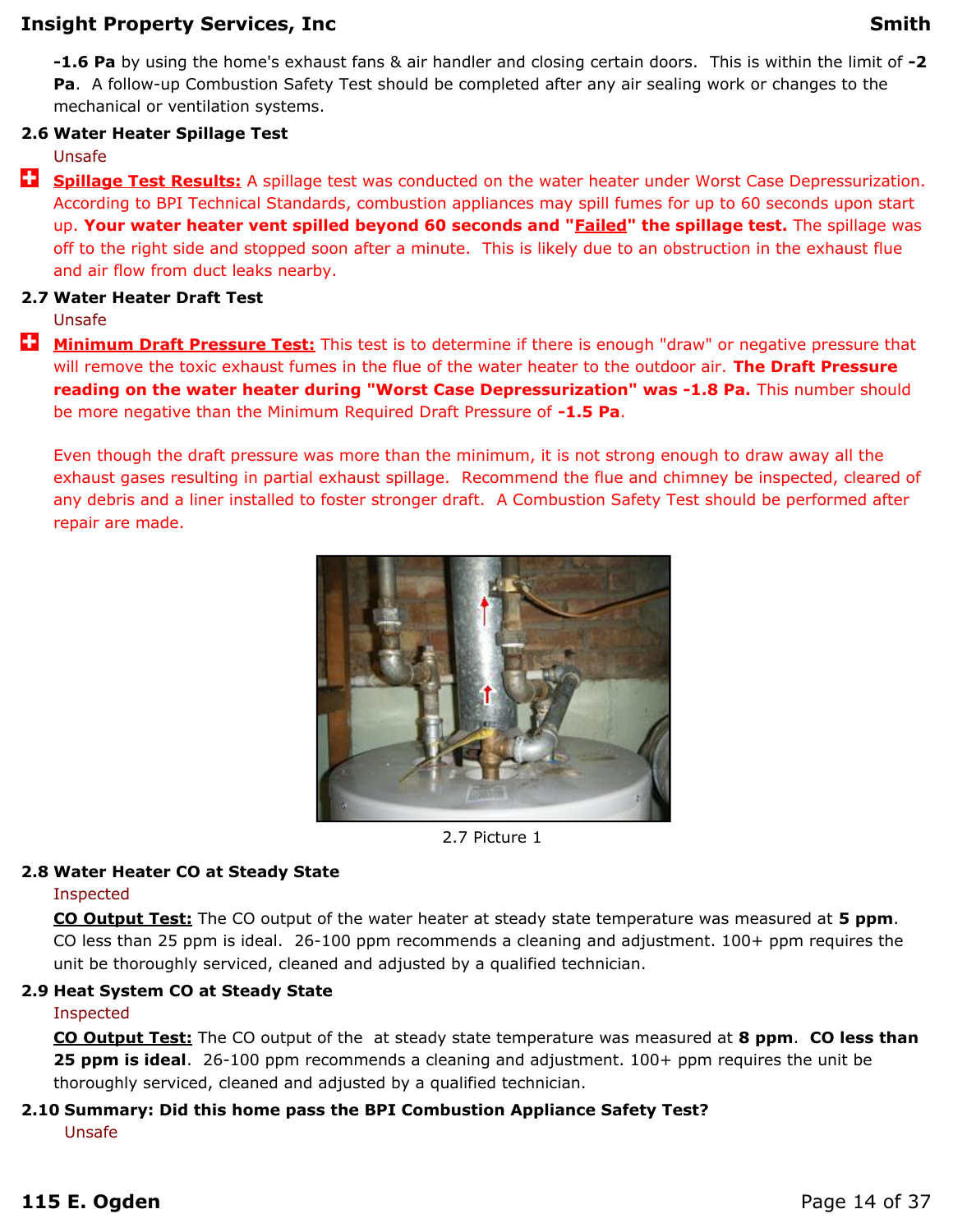- ÷ No, this home did not pass due to the exhaust spillage of the water heater. While there is not evidence of any immediate danger, these problems should eventually be addressed due to the increased risk of safety concerns of the occupants of the home. It is recommended these repairs be performed by a qualified contractor. Please contact me with any questions you have.
- **2.11 Gas Meter/Pipe leaks (outside)**

Inspected

- **2.12 Gas Meter/Pipe leaks (inside)**
	- Unsafe
- ÷ Gas leaks were detected and tagged near the water heater and furnace. A qualified individual should repair and re-test the gas leaks as soon as possible.



2.12 Picture 1



2.12 Picture 2

- **2.13 Chimney, Flue & Vent Piping (gas water heaters or heat systems)** Unsafe
- ÷ The water heater flue and chimney should be cleared of debris and a continuous liner should be installed. This will keep the flue clear of debris and foster a stronger draft for the water heater.
- **2.14 Duct Leakage Effecting CAZ Pressures (Filter Covers, Return/Supply Grills, Leaks, etc)** Inspected
- **2.15 Identify any fire hazards and/or VOC pollutants in the CAZ** Inspected
- **2.16 Change gas dryer vent pipe to metal (solid, flexible)**
	- Unsafe
- Ф The dryer vent pipe is made of vinyl and can burn. Recommend upgrading to metal duct, solid or flexible.

### **2.17 Smoke Detector**

#### Inspected

The average service life of a smoke detector is 10 yrs. Be sure to replace batteries yearly and replace the units entirely after 10 years. Recommend one smoke detector per floor and one within 15 feet of the bed rooms.

#### **2.18 CO Detector**

Unsafe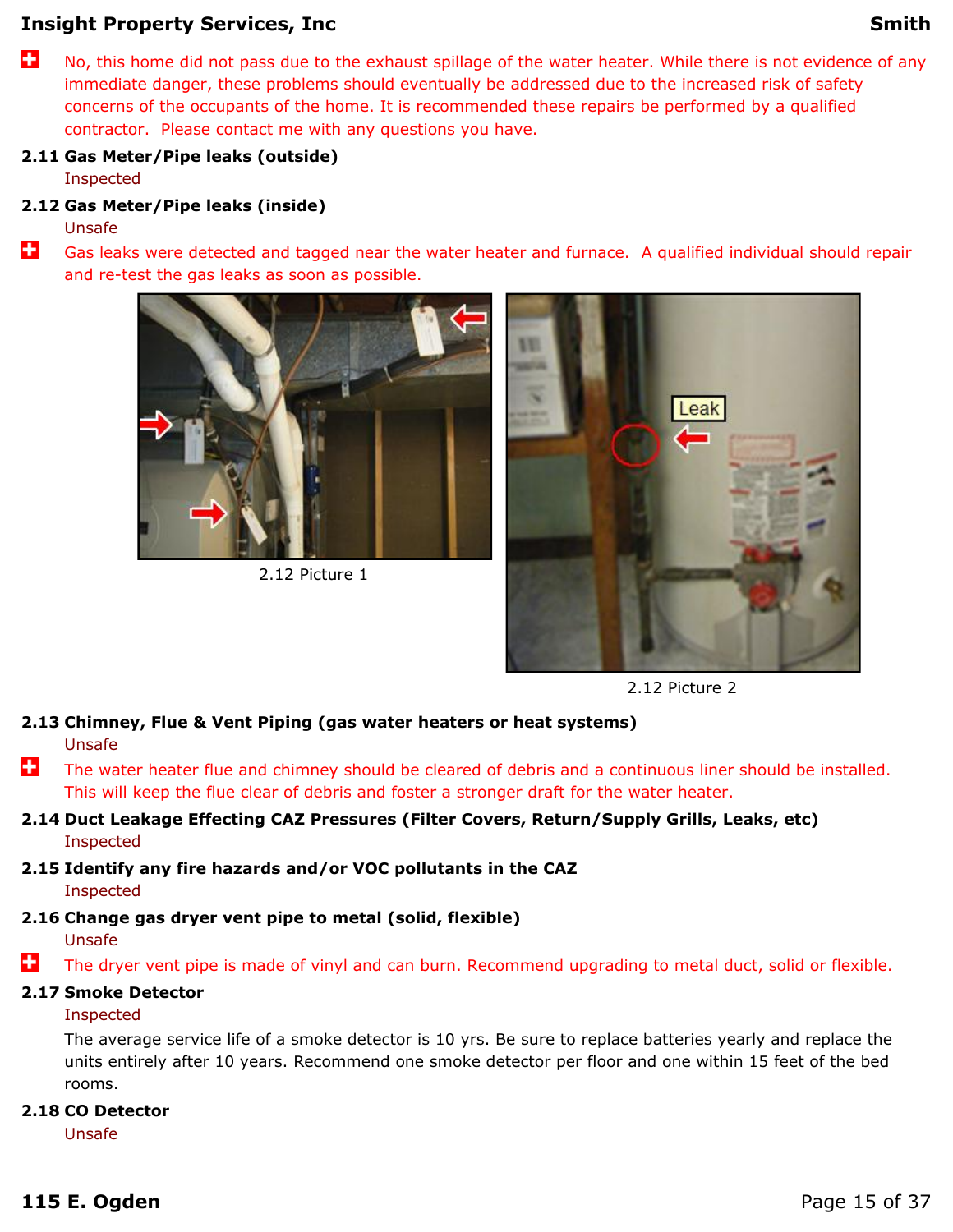÷ The average service life of a carbon monoxide detector is 2-3 yrs. Be sure to replace batteries yearly and replace the units entirely after 3 years. Recommend one CO detector near each CO source (**water heater** / furnace, kitchen) and one within 15 feet of the bed rooms.

## <span id="page-15-0"></span>**3. Heating / Cooling Performance**

| <b>Styles &amp; Materials</b>                                                                                                                                      |                                                                                                                                                                    |                                                                     |  |  |
|--------------------------------------------------------------------------------------------------------------------------------------------------------------------|--------------------------------------------------------------------------------------------------------------------------------------------------------------------|---------------------------------------------------------------------|--|--|
| <b>Number of Heat Systems</b><br>(excluding wood):<br>One                                                                                                          | <b>Heating System Type(s):</b><br>Forced Air                                                                                                                       | <b>Heating System</b><br><b>Energy Source(s):</b><br>Natural gas    |  |  |
| <b>Heating System Brand (Model &amp;</b><br>Age):<br><b>LENNOX</b><br>Model #; Age(MFR Date) : G32Q3752;<br>2001                                                   | <b>Heating System Efficiency (AFUE):</b><br>93%                                                                                                                    | <b>Heating System</b><br><b>Capacity (Btu):</b><br>75,000           |  |  |
| <b>Heating System AGA Venting</b><br>category:<br>Sealed Combustion (gets air from outside)<br>4 (+ pressure, condensing, mfr-special<br>vent, over 93% efficient) | <b>Filter Type:</b><br>Disposable                                                                                                                                  | <b>Filter Size:</b><br>21x24x7.5                                    |  |  |
| <b>Ductwork:</b><br>Non-insulated                                                                                                                                  | <b>Cooling Equipment Type:</b><br>Forced air - split system                                                                                                        | <b>Cooling Equipment</b><br><b>Energy Source:</b><br>Electricity    |  |  |
| <b>Central Air Manufacturer (Model</b><br>& Age):<br><b>LENNOX</b><br>Model #; Age(MFR date) : HS29-030-2P;<br>~2003                                               | <b>Central Air Capacity (Tons of AC):</b><br>$2.5$ Ton<br>SEER (efficiency): 10                                                                                    | <b>Water Heater</b><br><b>Location:</b><br><b>Basement</b>          |  |  |
| <b>Water Heater Power Source:</b><br>Gas (quick recovery)                                                                                                          | <b>Water Heater Manufacturer (Model</b><br>& Age):<br>GF<br>Model #; Age(MFR Date) : SG04T12AA01;<br>1/2003                                                        | <b>Water Heater Capacity</b><br>(Volume):<br>40 Gallon (1-2 people) |  |  |
| <b>Water Heater Capacity (Btu):</b><br>40,000                                                                                                                      | <b>Water Heater AGA Venting category:</b><br>Open Combustion (gets air from the CAZ)<br>1 (- pressure, non-condensing, standard<br>venting, 56% or less efficient) | <b>Number of Operable</b><br><b>Fireplaces:</b><br>None             |  |  |

### **Items**

#### **3.0 Heating Performance**

#### Inspected

The furnace is about 10 years old, 93% efficient and seems to be functioning well. Recommend the filters be changed regularly (as often as once a month with pets in the home) and the unit be serviced regularly (twice a year) to ensure continued proper function.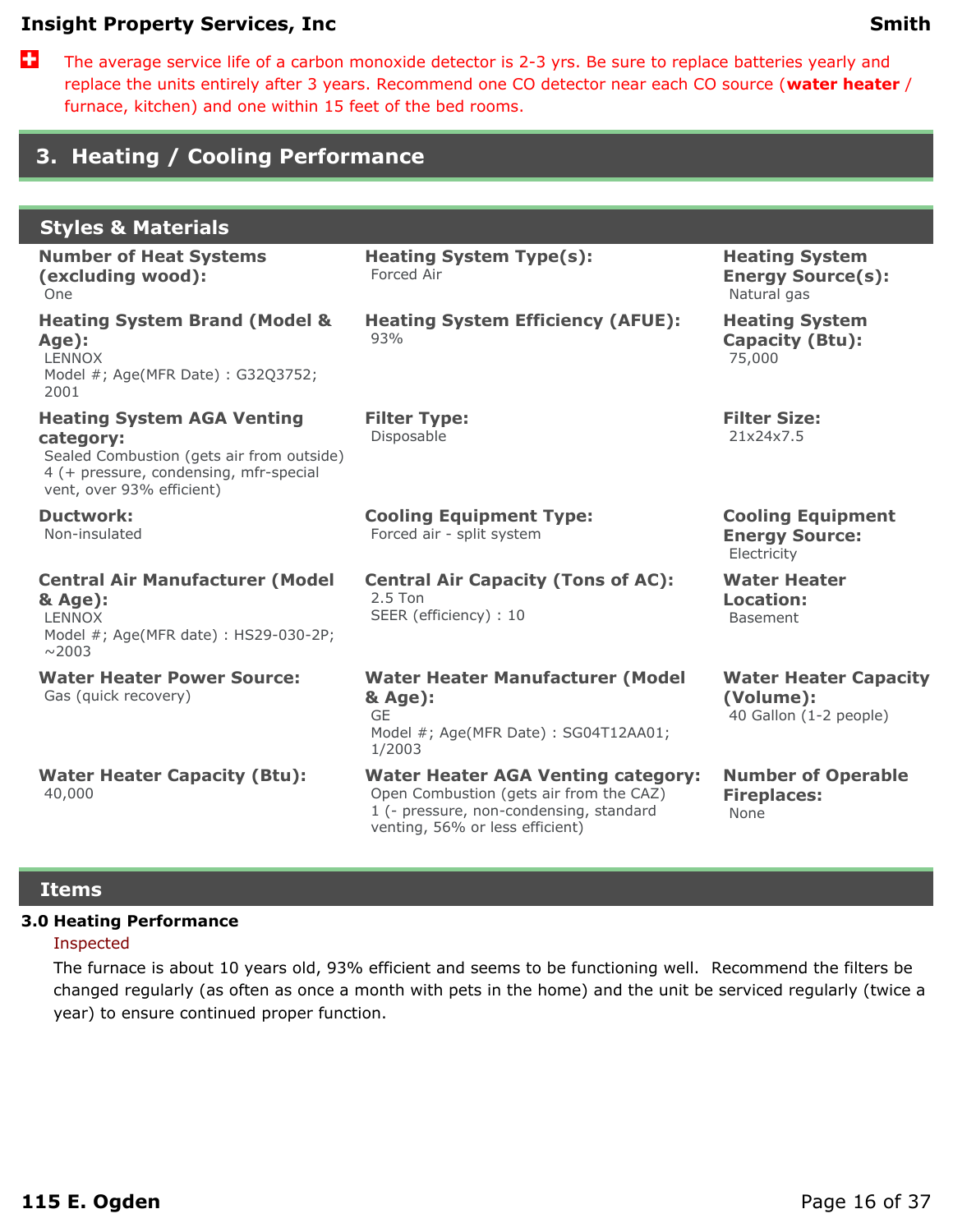



#### **3.1 Cooling Performance**

#### Inspected

The air conditioner is at least 8 years old, of an estimated life span of 20 yrs. The unit would benefit from regular cleaning and service. Debris and lint hinder airflow and increase the load on the unit, resulting in decreased efficiency and service life of the units. Recommend the unit be cleaned by a qualified HVAC technician before the air conditioning is used next summer.



3.1 Picture 1

## **3.2 Water Heater Performance**

### Inspected

The existing water heater is 8 years old of a typical life span of 12-15 years. Should a repair costing more than \$200 be needed or the unit starts to leak, strongly recommend upgrading to a power vented, tanked water heater. These units provide greater efficiency and combustion safety for a marginally greater cost. Sealed combustion, tank-less units can supply an 'endless' stream of hot water, although their greater initial cost results in a longer payback period. Both types of water heaters are more energy efficient and they eliminate combustion safety risks due to exhaust spillage.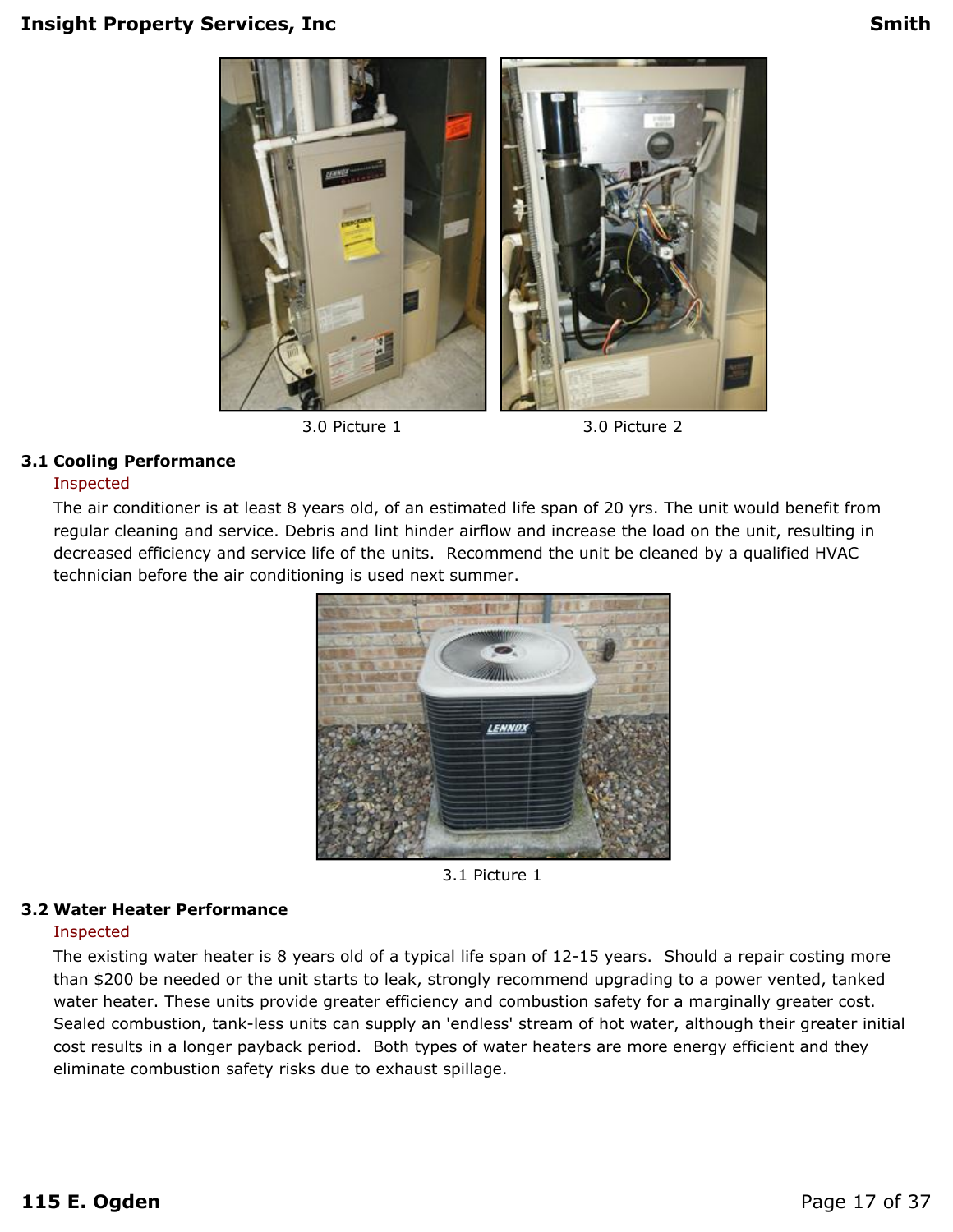

3.2 Picture 1

## **3.3 Normal Operating Controls**

Inspected

#### **3.4 Automatic Safety Controls** Inspected

- **3.5 Filter Effectiveness** Inspected
- **3.6 Duct Leaks (Outside of Conditioned Space)** Inspected
- **3.7 Duct Issues**

Not Present

## <span id="page-17-0"></span>**4. Building Enclosure Performance/Ventilation**

## **Styles & Materials**

**Condtioned Space Volume (ft3): 20,670** Cubic Feet

**Conditioned Space Floor Area (ft2): 2,584** Square Feet

#### **Blower Door Diagnostics:** Measurement at CFM50= **3,800** Air Changes per hour ACH50= **11.03** Natural Air Changes per hour= **0.6** CFMn Hours per Air Change = **1.68** hours

**MVR Minimum Ventilation Requirement ASHRAE 62.2- 2007:** Option 1: CFM Fan Flow using MVG **56** CFM

**Attic Ventilation:** Soffit Vents Fixed ("mushroom") vents

## **Total Mechanical Exhaust Capacity CFM:**

Mechanical Exhaust Capacity = **313** CFM

## **Range Hood Exhaust:** Exhausts to Attic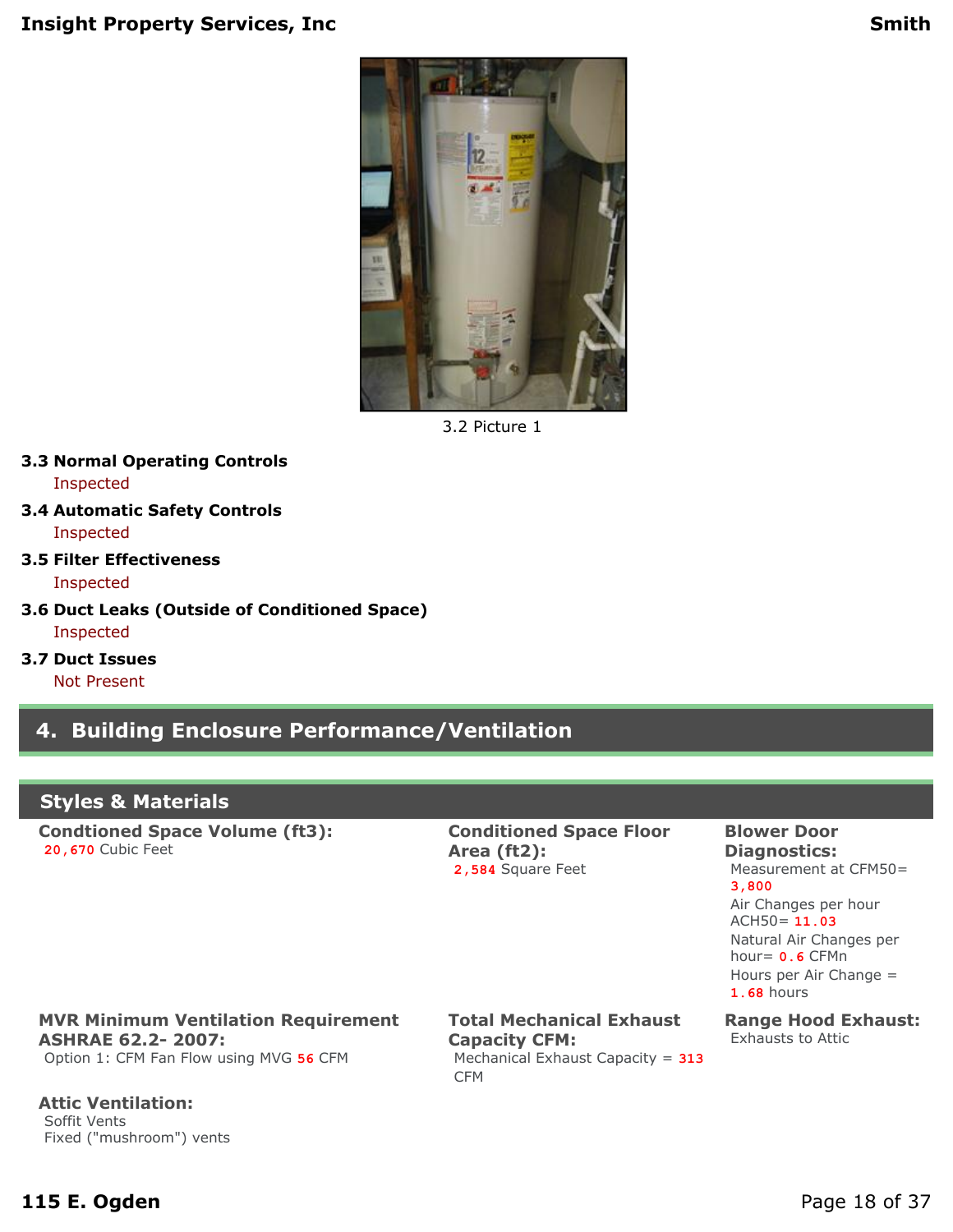## **Items**

### **4.0 Rough outline of Air/Thermal boundary**

#### Surveyed

The "Thermal Boundary" of your home is what separates the conditioned air inside from the outside air, attic or attached garage. Typically the thermal boundary is made up of an air control layer (like gypsum board) and a thermal control layer (insulation). A thermal boundary has 6 sides (top, bottom, front, back and two sides). Anywhere along the thermal boundary that is not aligned properly (gaps or missing areas), energy loss can occur. Summer heat gain and winter heat loss can result from uncontrolled heat flow and air flow through these breaks in the thermal boundary. It is important to preserve and complete the air & thermal boundary by air sealing and insulating when remodeling.







## **4.1 Home Air Leakage measurement (CFM@50)**

Action Recommended

The blower door measured **3,800 CFM50** of air being pulled in through air leaks in your home's Building Envelope. This air is coming in through gaps, cracks, cavities in and around the components that make up the home's Building Envelope (which is typical of all homes that have not been air sealed). A conversion calculation was done to estimate your home's "Natural" Air Changes per Hour of **0.6 ACHn**. The entire volume of air in you home is exchanged approximately once every **1.68 hour(s)**. The goal is 1 air change every 3 hours or .35 ACHn.



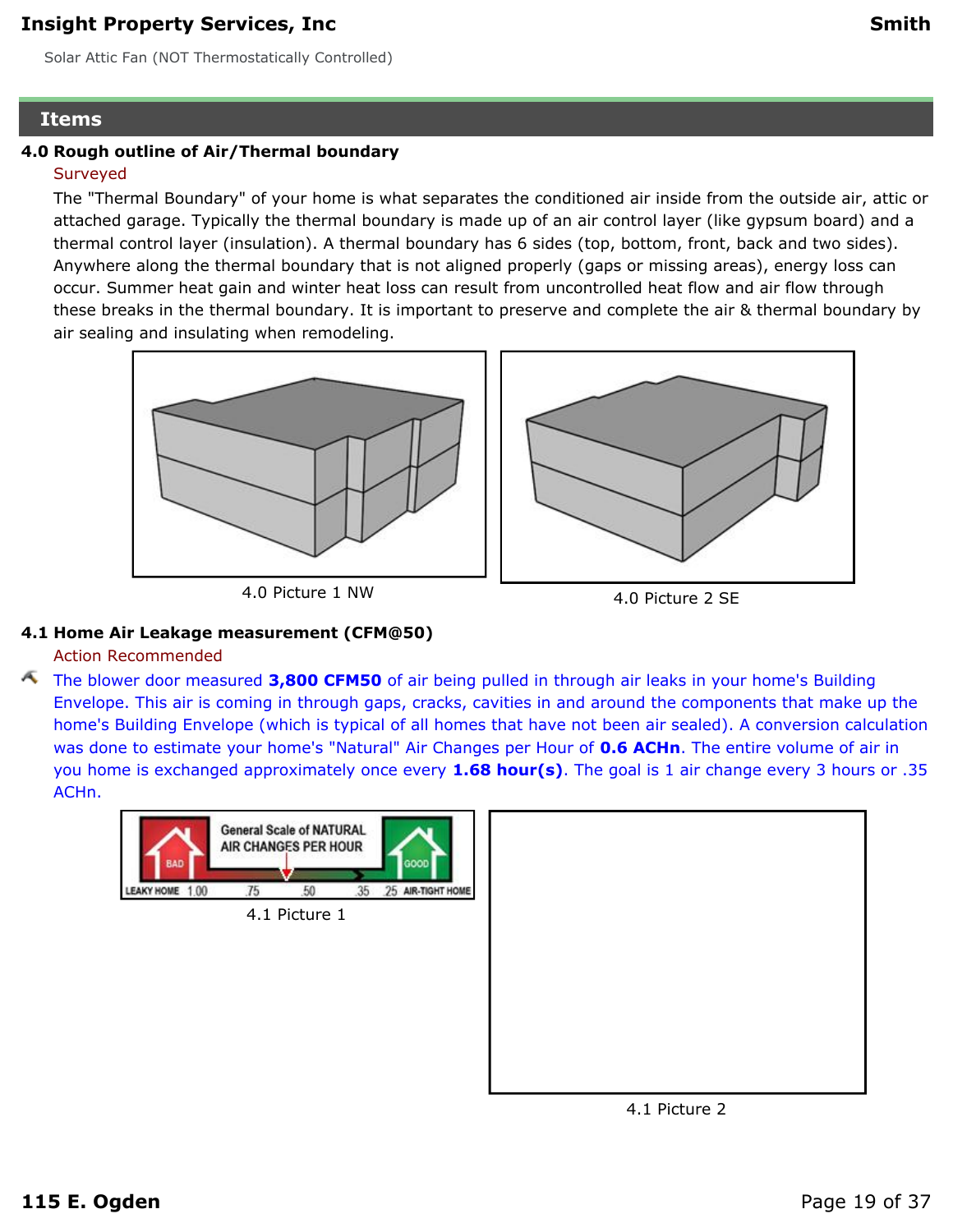## **4.2 Minimum Ventilation Requirement (MVR) - Safety Concerns**

Surveyed

#### **MVR for this building = 56 cfm of continuous air flow**

**The Minimum Ventilation Requirement (MVR)** is a number of cubic feet per minute (cfm) of air the building needs to be safe and habitable for the occupants. It is derived from a formula based on several factors such as the volume of the home; number of occupants, geographic area, exposure to wind etc. and the larger cfm number is used as the MVR. A home can be sealed as tight as possible as long as you have continuous mechanical ventilation of at least the minimum CFM as described above.

#### **4.3 Air Sealing and Mechanical Ventilation**

#### Surveyed

Currently the home experiences good air exchange rates through air leakage. For energy efficiency and comfort improvement, air sealing should be done. This will result in a reduction in natural ventilation which can be made up by mechanical means. Running a bath fan for some portion of the day would satisfy the ventilation requirements. The exact amount of ventilation needed will be determined by how successful air sealing efforts are.

#### **4.4 Room Pressure Test (leaks to outside) during Blower Door test**

Action Recommended

With the home depressurized to -50 Pa, rooms were closed and the pressure difference measured tells how much pressure relief is resulting from leaks to the outside. 0 is no leaks. 50 is "open door" leaky.

The basement leakage was a very significant 23 Pa, much of it coming by way of the exterior wall cavities and other bypasses leading to the attic. (28.5 Pa measured in the kitchen was largely from the open door to the basement.)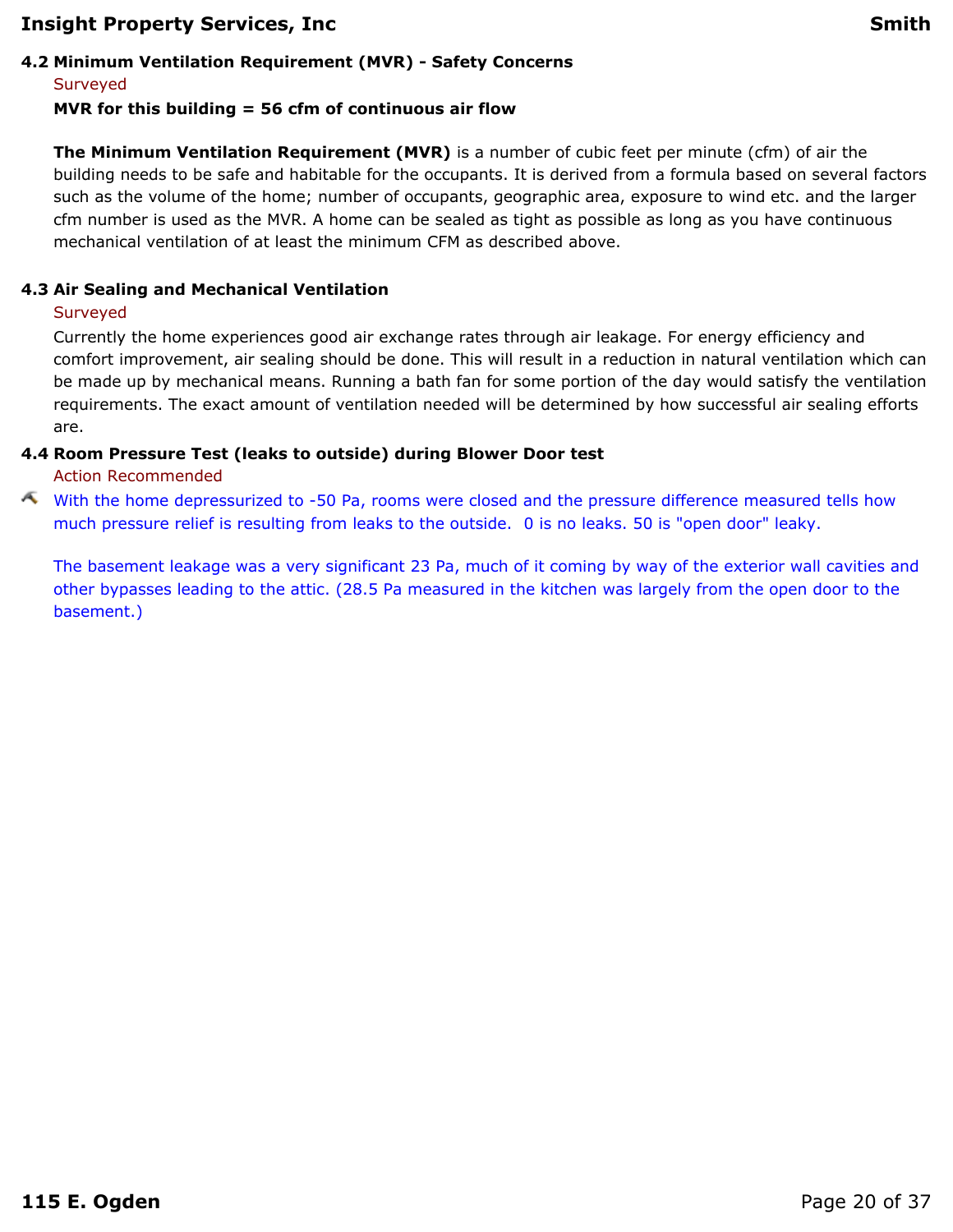

4.4 Picture 1 1st Floor Air Leakage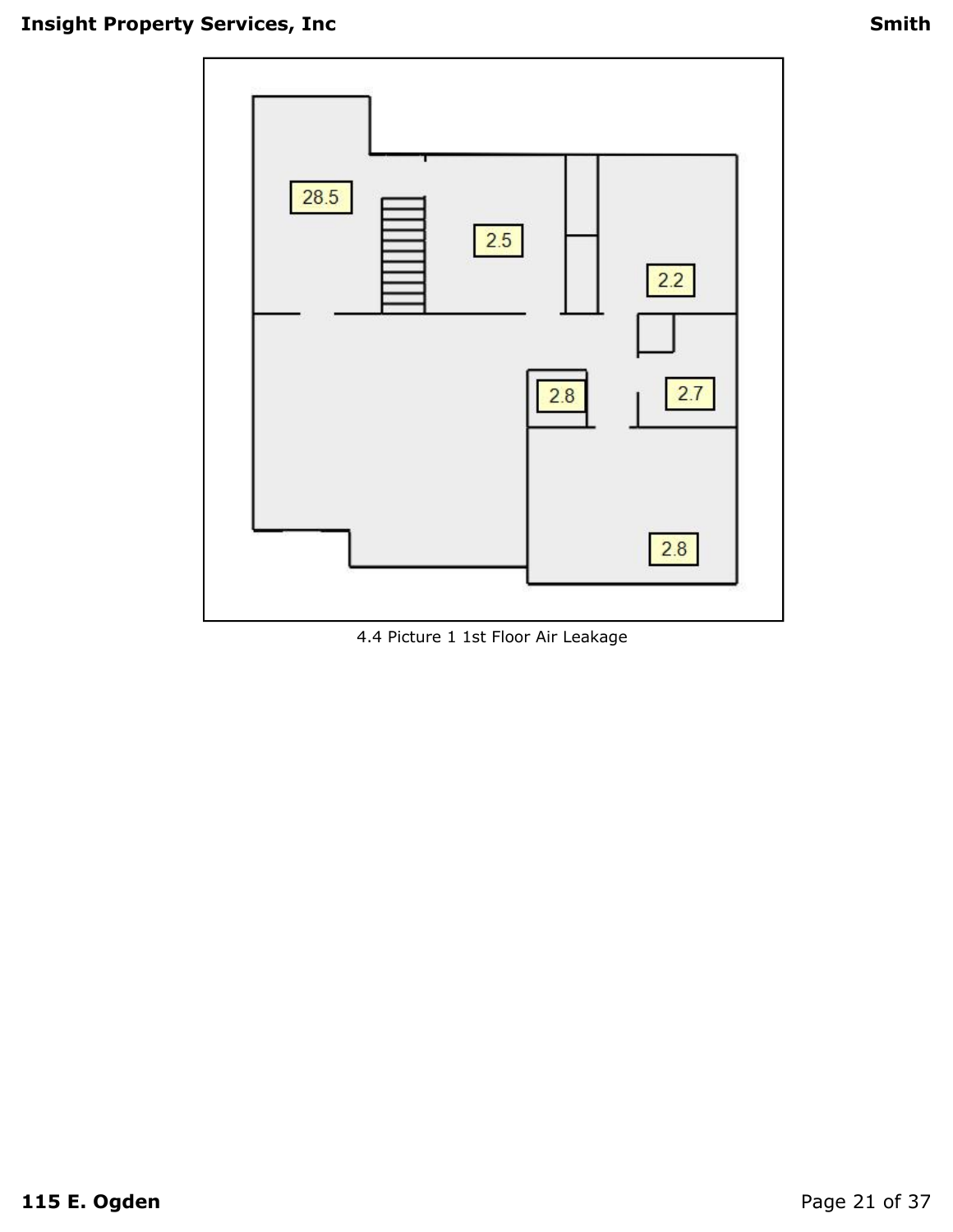

4.4 Picture 2 Basement Air Leakage

#### **4.5 Room Pressure test with Air handler**

#### Surveyed

No significant pressure imbalances were found in the rooms while the air handler was running.

### **4.6 Exhaust Fans (bathroom, dryer, etc.) and venting**

Action Recommended

It is recommended that every bathroom with a tub or shower have a high-quality, quiet (<1.5 sones), 80+cfm exhaust fan installed. These fans should be exhausted to the outdoors by way of insulated ducting through a roof mounted, dampered vent. A fan should be installed in the 1st floor bathroom before any insulation is added to the attic.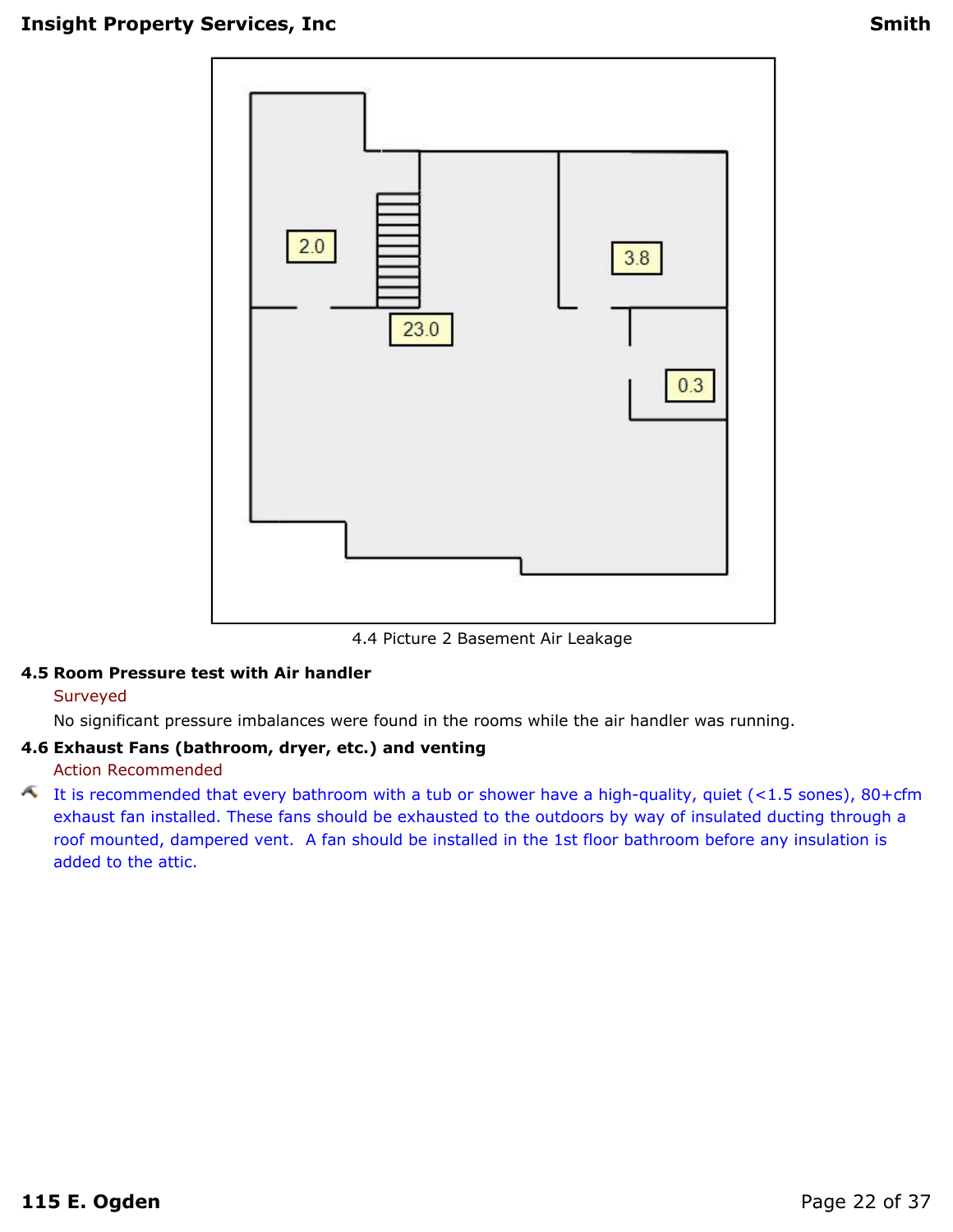

4.6 Picture 1

- **4.7 Exhaust hood for gas cooktops/stove and vented to the outside** Action Recommended
- The existing kitchen fan moves an impressive 250+ cfm of air! However, the fan is not positioned well to draw off odors, gases and moisture from cooking. And the fan exhausts into the attic, moving insulation and allowing moisture to condense inside the attic.

When the kitchen is remodeled, a vent hood should be installed above the stove and its exhaust should be vented to the outside through a proper exterior, dampered vent.



4.7 Picture 1

#### **4.8 Modify Attic Ventilation**

Action Recommended

Ventilation of the attic is important for two reasons, temperature and moisture control. During the summer, ventilation reduces heat that builds up in the attic during the day. Ventilation also manages moisture produced within the home that moves into the attic through gaps in the ceiling air barrier, removing it before it can condense and cause damage.

The attic currently does not contain vent chutes wind baffles. Recommended to install vent chutes with wind baffles between each rafter and seal the perimeter top plates with 2-part foam. This will halt wind washing through the insulation and ensure a clear ventilation space. Sealing the wind baffles at the perimeter wall will also seal the leakage gap between the inside brick and the plaster walls. **See Item 6.5**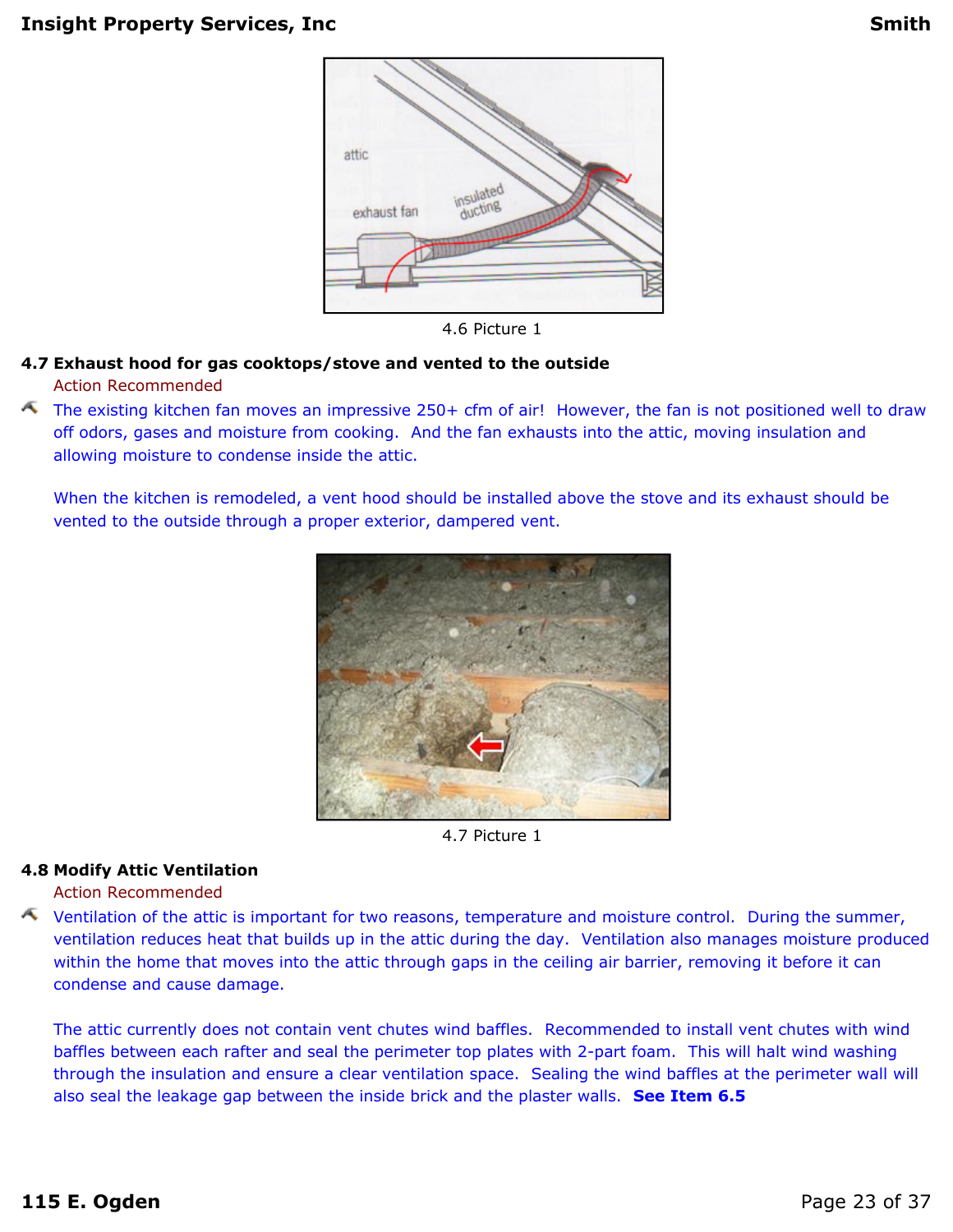

4.8 Picture 1

#### **4.9 Pests In Attic**

Action Recommended

Evidence of mice or other small rodents, including tunnels, trails and debris, can be found throughout the attic. Rodents bring disease and waste into a home which adversely affects Indoor Air Quality. Recommend a qualified individual determine if this is an active issue and exterminate or remove the pests.

Alternately, the existing insulation may be vacuumed out of the attic, removing the pests, soiled insulation and debris. This also provides a clean 'pallet' for installing attic vent chutes at the eaves, sealing the air gap at the perimeter brick wall and air sealing the ceiling before re-insulating the attic

## **4.10 Other Safety Items**

## Action Recommended

Æ There is no bonding wire across the copper pipe section above the water meter. The dielectric unions effectively break the 'ground' that water pipes generally provide. A bonding wire, similar to that attached across the water meter should be installed across the copper pipe, from the galvanized pipes above and below. Recommend a qualified electrician complete this and inspect the rest of the electrical system for any other grounding or bonding issues. This may be coordinated with the relocation of the electrical service during the addition project.



4.10 Picture 1 4.10 Picture 2





## <span id="page-23-0"></span>**5. Exterior Moisture Management**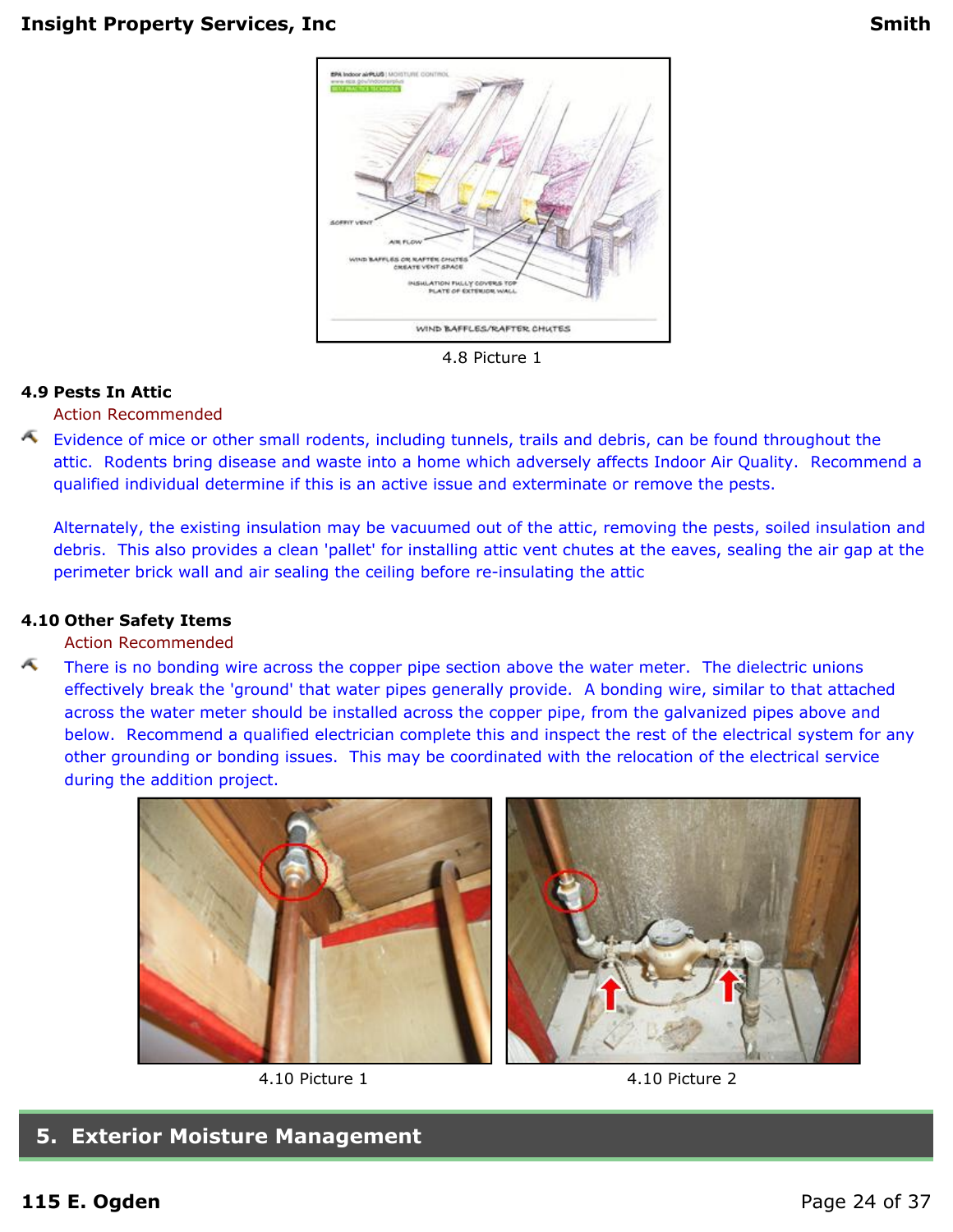## **Styles & Materials**

**Viewed roof covering from:** Ground

**Chimney (exterior):** Brick

**Foundation:** Poured concrete

## **Items**

#### **5.0 Roof Covering and Penetrations** Inspected

# **5.1 Flashings, Gutters and Drainage**

#### Inspected

The gutters are in fair condition and seem to be managing rain water effectively. Recommend monitoring during rain events to determine whether additional downspouts are needed (wherever rain is spilling over gutters).

- **5.2 Grading not directing water away from structure** Inspected
- **5.3 Roof/Wall Junctions (Kick-out flashing)** Not Present

#### **5.4 Siding and Trim**

Inspected

- **5.5 Porch Stoop/Flooring or Steps allowing water to enter the building** Inspected
- **5.6 Foundation/Slab showing evidence of ground water intrusion** Inspected

## <span id="page-24-0"></span>**6. Air Control Layers**

## **Styles & Materials**

**Ceiling Materials:** Sheetrock

**Wall Material:** Sheetrock

**Floor Material:** Concrete Slab (Lower Level)

### **Items**

**6.0 Recessed lights (regarding safely insulating, air sealing or replacing with IC Rated)** Not Present

## **6.1 Air seal the attic top plates, electrical and plumbing penetrations**

Repair or Replace

As the framing in a home dries over the years, the top plates of both interior and exterior walls allow large amounts of air to leak from the wall cavity and up into the attic. Recommend that these areas be sealed with a 2-part foam spray.

**Roof Covering:** 3-Tab fiberglass

**Siding Style:** Brick

**Roof Covering Color:** Medium

**Siding Material:** Full brick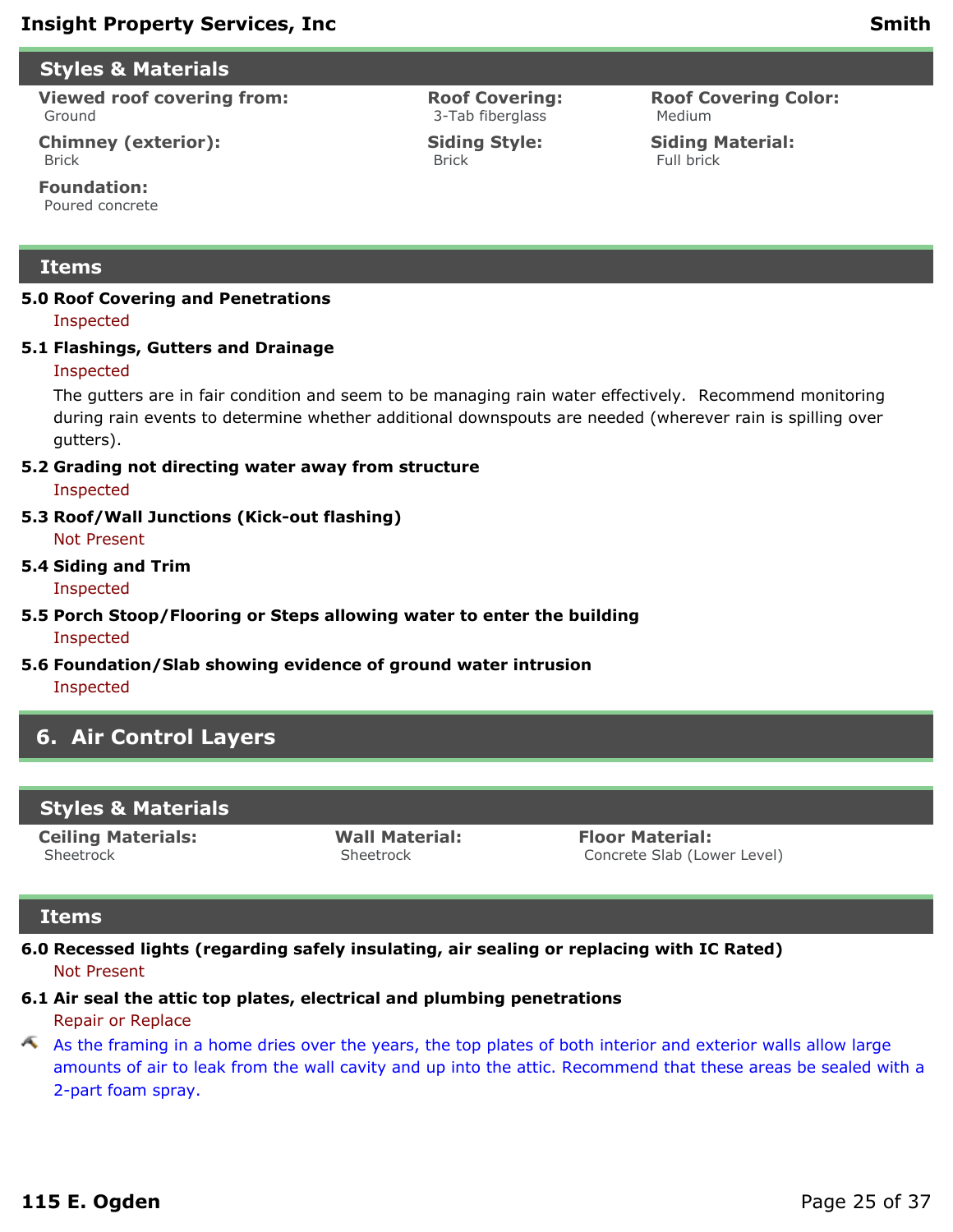Penetrations in the form of plumbing penetrations, electrical conduit, boxes and fixtures should be exposed and sealed before additional insulating. The tops of pocket doors should also be air sealed from the attic above.



6.1 Picture 1 6.1 Picture 2



6.1 Picture 3

#### **6.2 Soffits below non-conditioned space**

#### Repair or Replace

The top of the soffit should be covered with foam board and sealed to the framing and drywall to create a continuous air tight sealing, the air barrier between the conditioned space and the unconditioned attic. Recommend having a qualified contractor air seal, and insulate the soffit.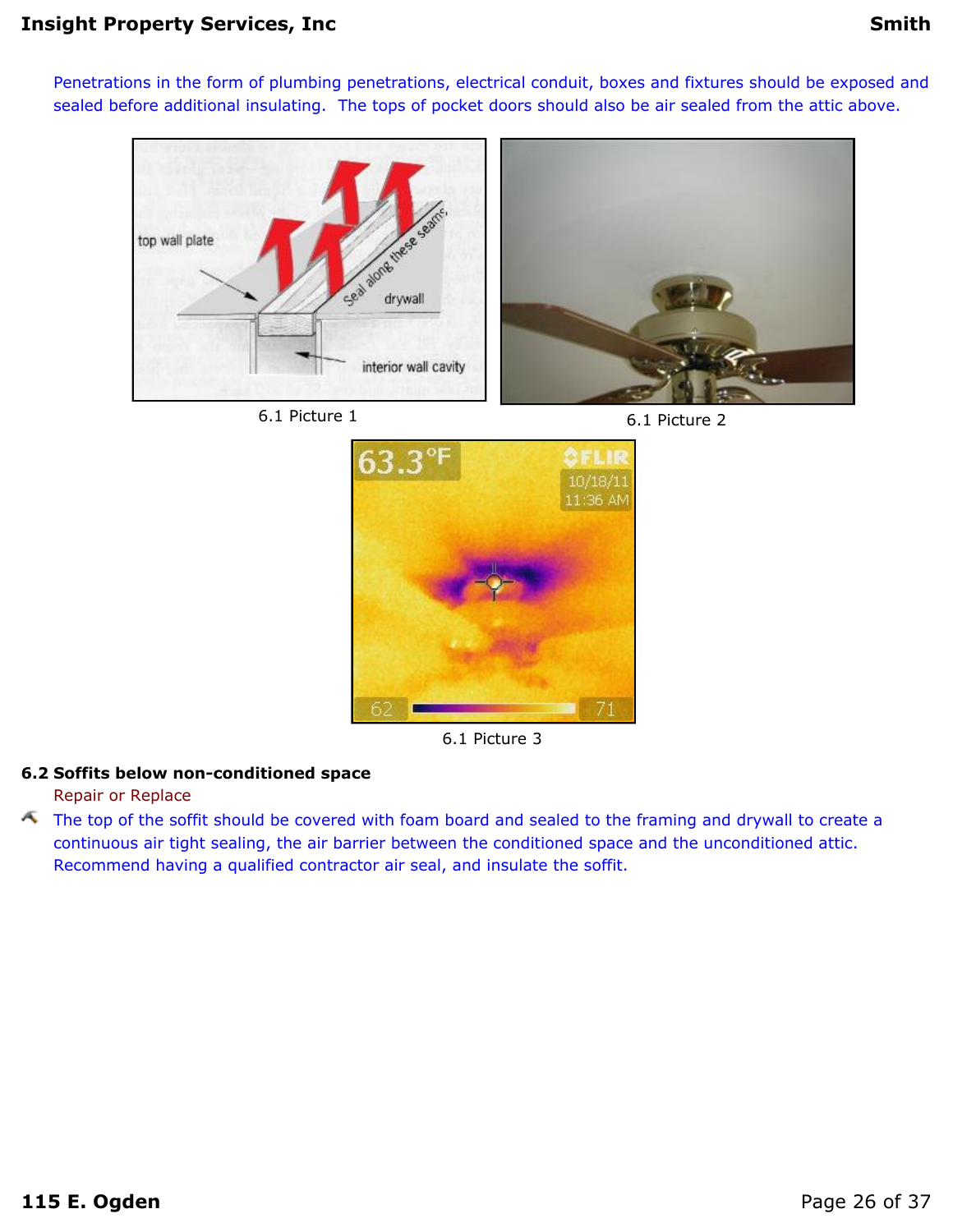







6.2 Picture 3



6.2 Picture 4



6.2 Picture 5

6.2 Picture 6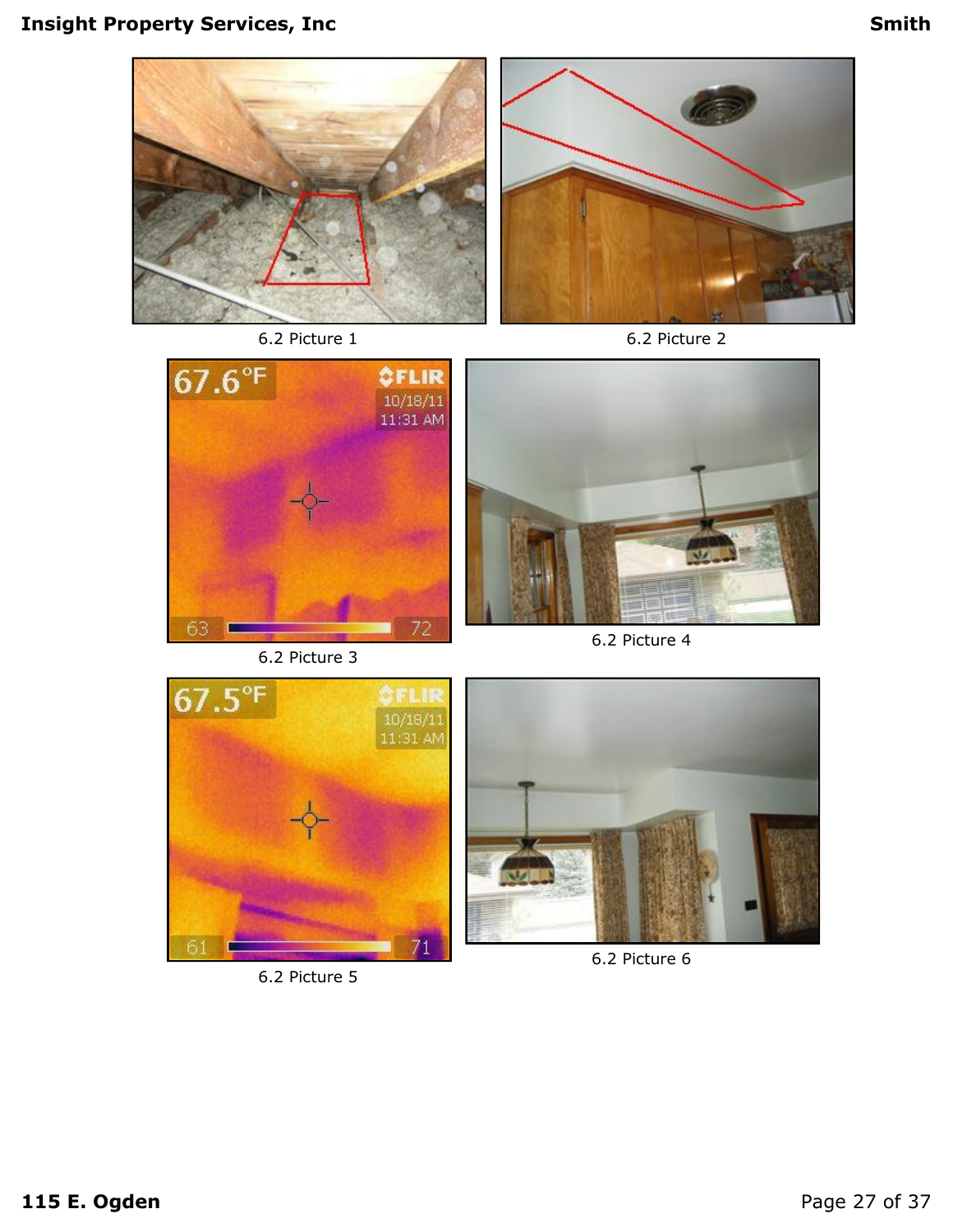



6.2 Picture 9 6.2 Picture 10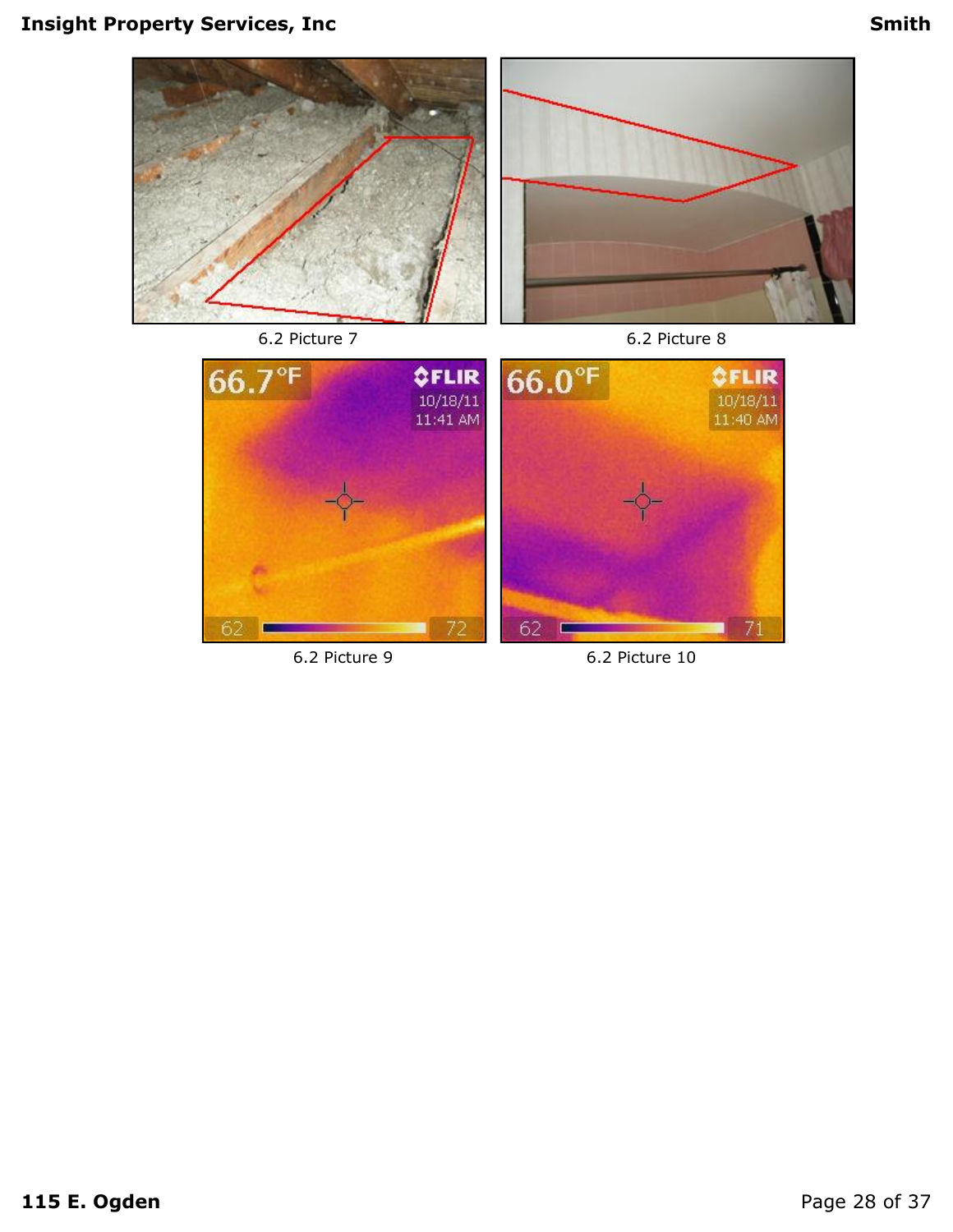

6.2 Picture 11

#### **6.3 Seal/Insulate Attic Access**

#### Repair or Replace

The attic hatch should be air sealed and insulated. The casing should be fastened securely to the ceiling and caulked at all corners & seams. Weather strip should be installed where the cover sits on the casing. The cover should have 8" of foam board fastened to the top, resulting in an R-40 assembly.

The 1% of uninsulated attic hatch area degrades the overall performance of the attic insulation by more than 30%.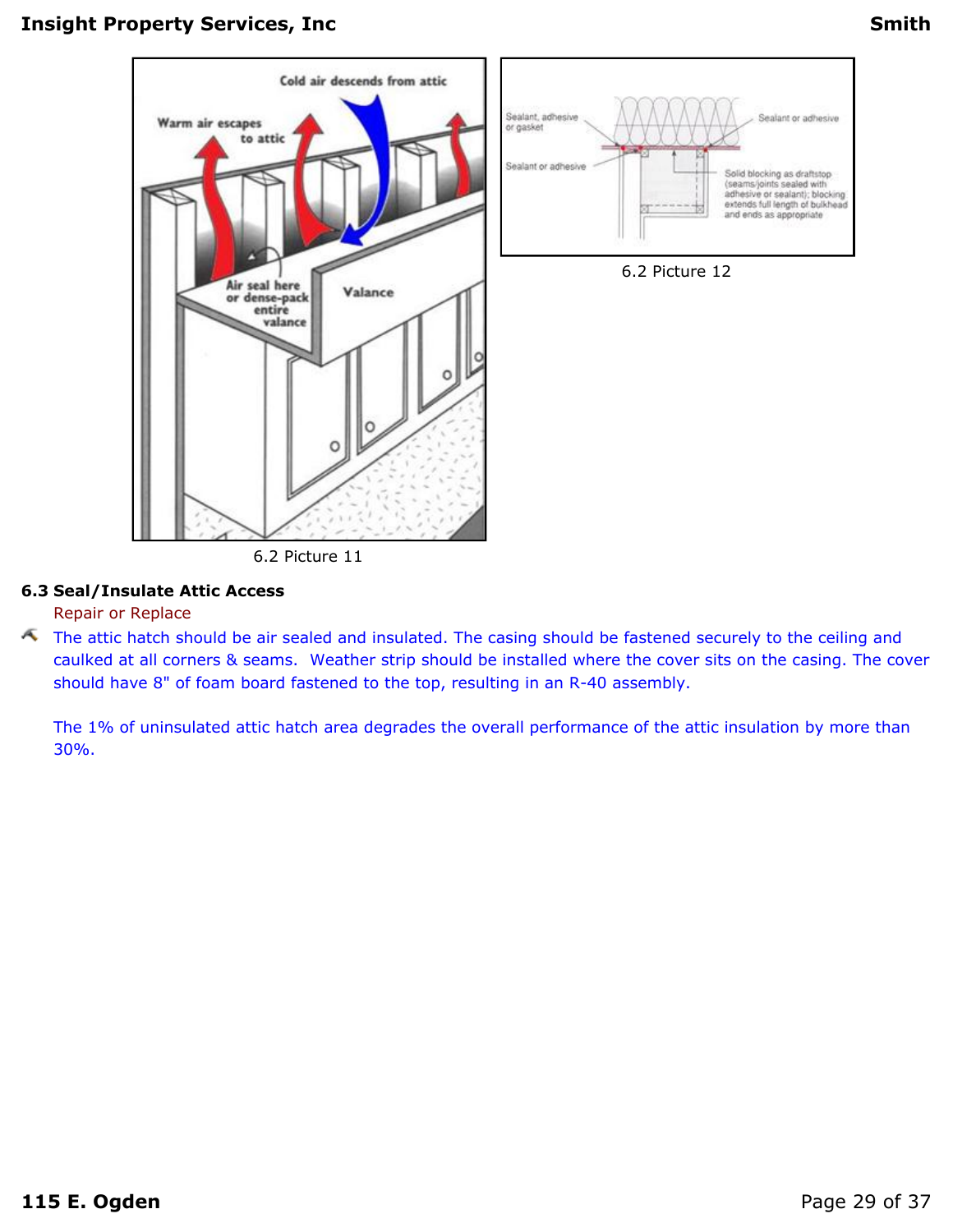







6.3 Picture 3



6.3 Picture 5

### **6.4 Air/thermal boundary alignment issues (i.e. cantilevered floors)**

Not Present

## **6.5 Thermal bypasses (between floors)**

Repair or Replace

The home is double wythe brick construction with a 3/4" furring strip interior upon which the sheetrock and plaster wall is attached. These furring strips create continuous cavities from the basement to the attic, through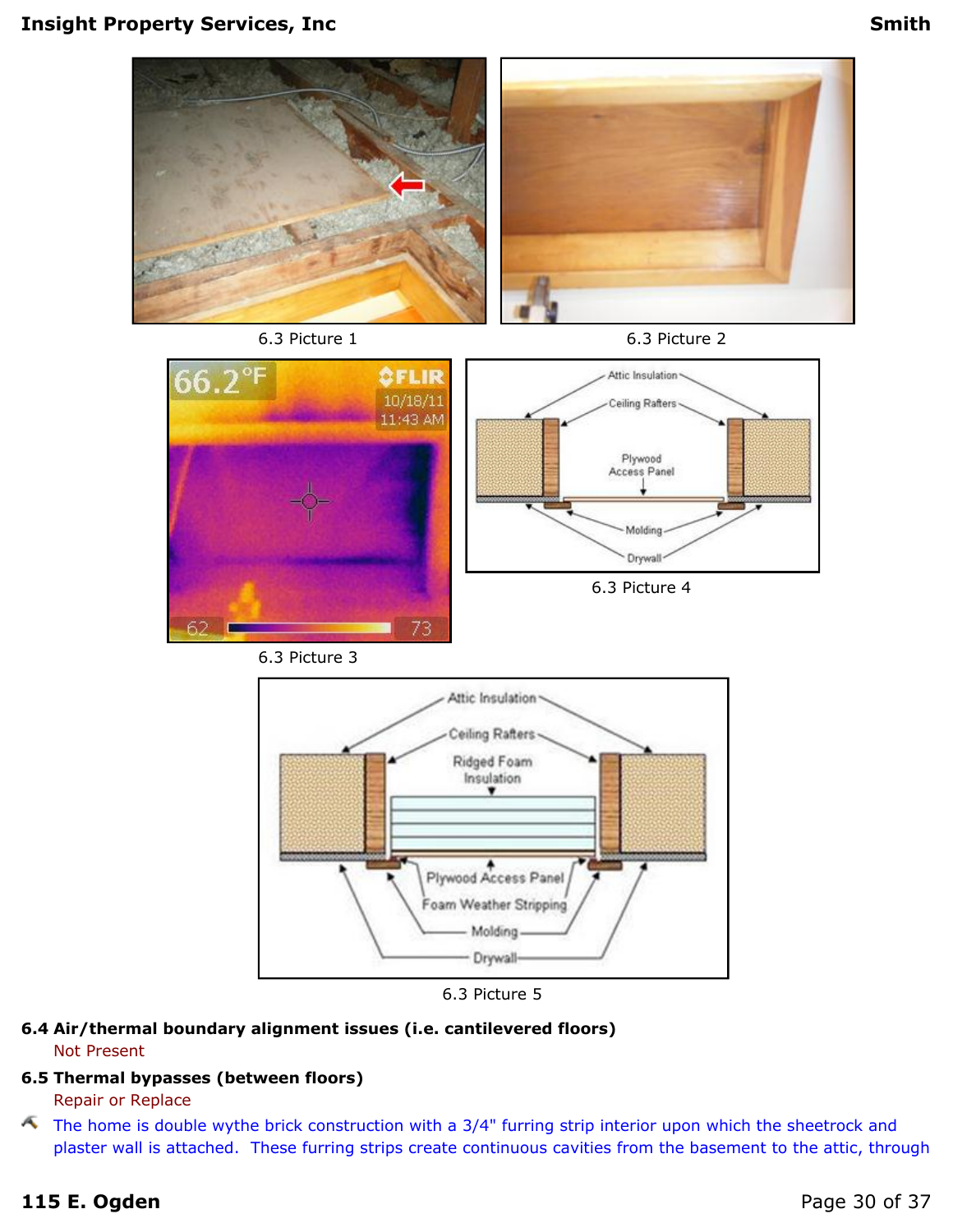which air enters and leaves the home, resulting in heat gain or heat loss. The space is too small to cost effectively insulate but can be sealed with expanding foam at the attic or basement (or both) to stop this uncontrolled air flow. This bypass is the single largest air leak in the home.

Considering the basement is largely finished, this area is best accessed from the attic, along the exterior wall and may be sealed as part of installing and sealing vent chutes with wind baffles into place. **See Item 4.8**





6.5 Picture 2

6.5 Picture 1



6.5 Picture 3

6.5 Picture 4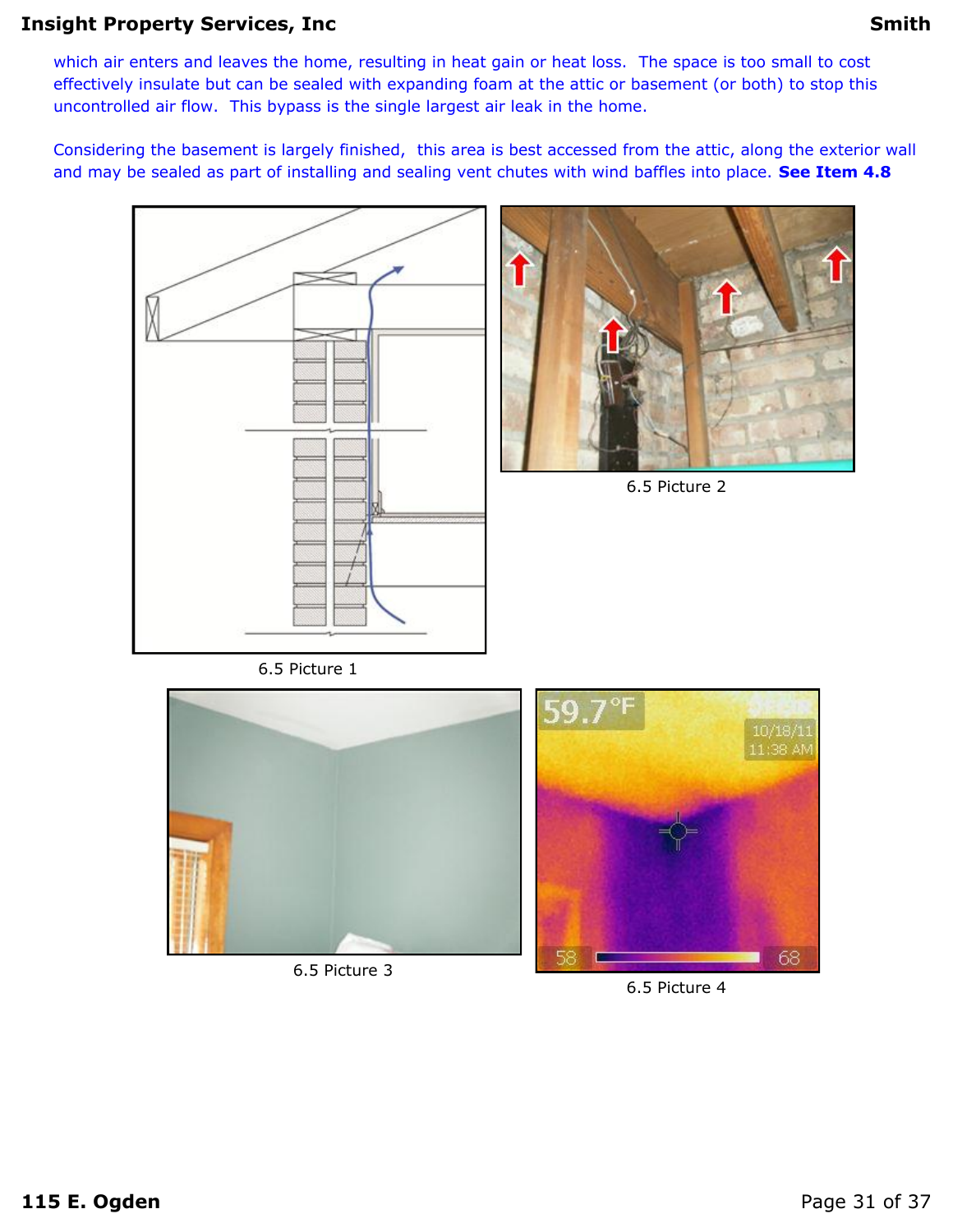

6.5 Picture 5





6.5 Picture 7



6.5 Picture 8

## **6.6 Walls as an Air Control Layer (paneling, beadboard, etc.)**

Repair or Replace

The pass through mail box is a significant source of leakage in the home and should be insulated, sealed off and removed (interior door at least). An exterior mounted mailbox would need to be installed in its place.



6.6 Picture 1



6.6 Picture 2

**6.7 Air seal Baseboards** Repair or Replace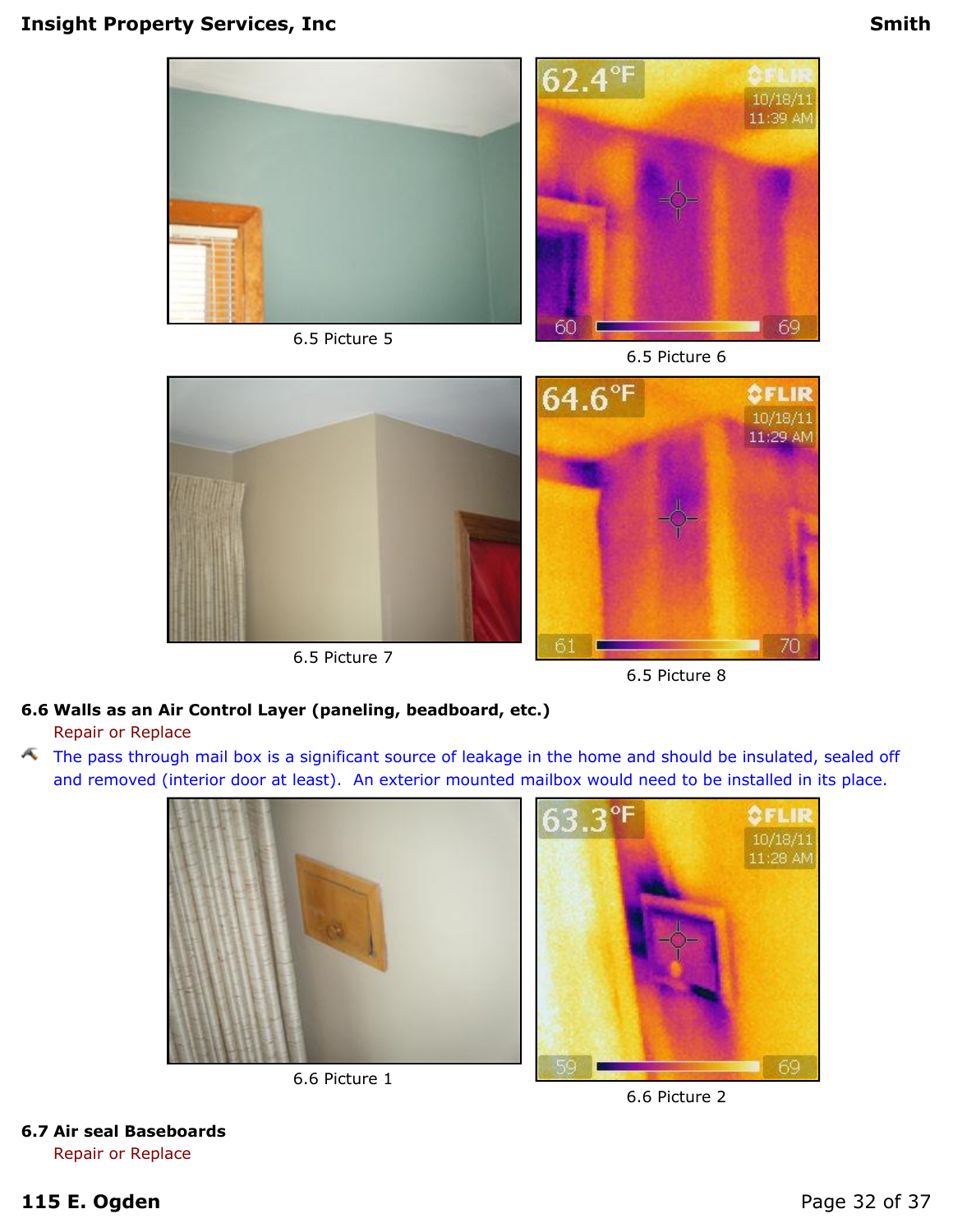Some air leakage was detected along the baseboards. Air sealing wall air bypasses at the attic and/or basement will likely halt most of this baseboard leakage. Any remaining leakage after air sealing may be sealed with a clear, paintable caulk.



6.7 Picture 1





6.7 Picture 3



## **6.8 Windows: Air leakage, seals and caulking**

### Inspected

The older windows in the home have some air leakage where the sashes meet in the middle and in some areas around the casing. New weather strip and clear, paintable caulk would halt this leakage. Recommend major air sealing work and the addition be completed before a follow up leakage test is performed and remaining leaks be identified & sealed.

The new windows show no leakage and seem to have been installed well.

## **6.9 Minor air sealing (caulking)**

Inspected

## **6.10 Seal and insulate wall switch and outlet boxes**

### Inspected

Moderate leakage was detected from switches & outlets and may be eliminated by air sealing electrical penetrations in the attics. Should any leaks remain, they may be sealed at the outside fixture or by caulking the electrical box to the drywall and installing foam pads before replacing the wall plates.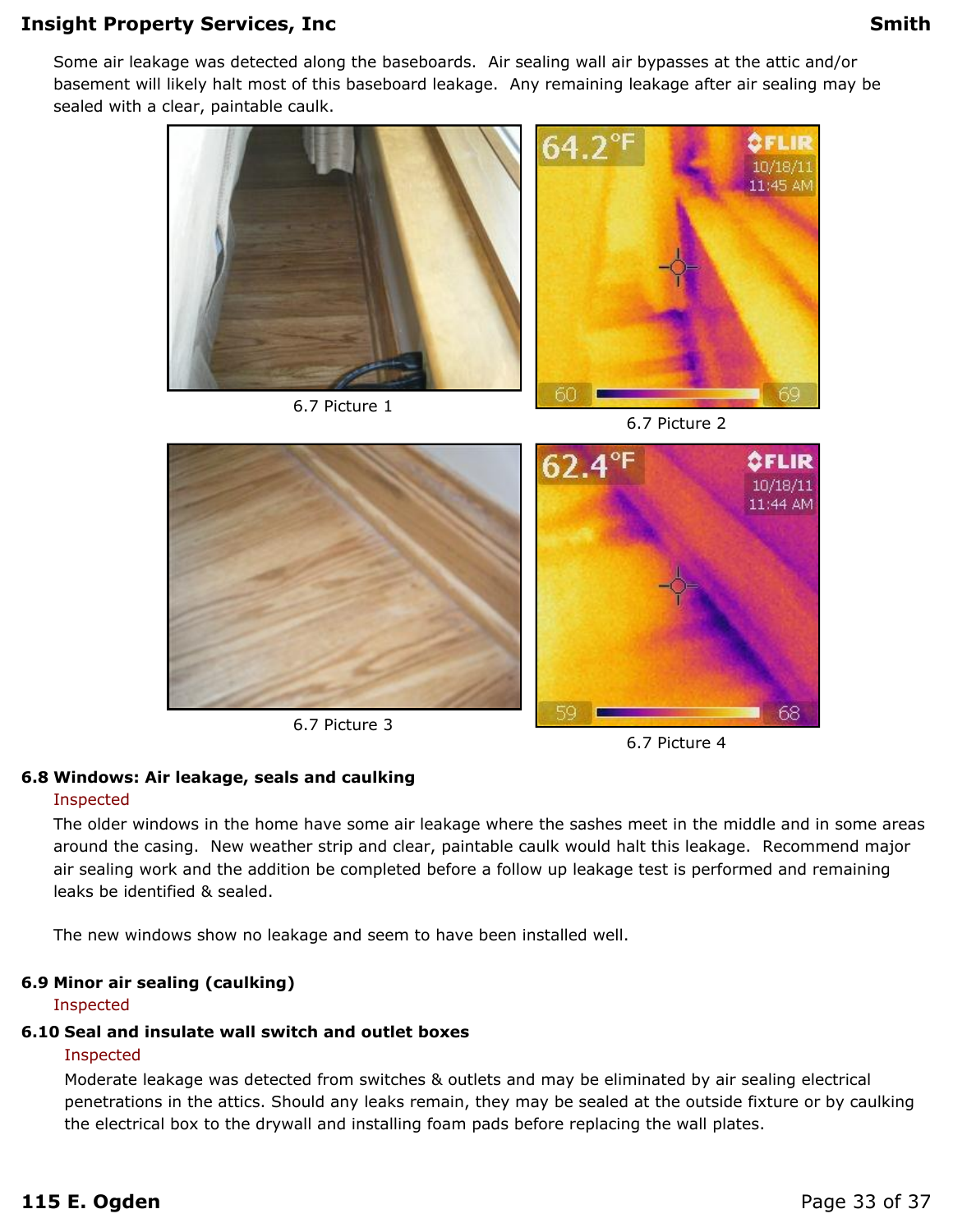## <span id="page-33-0"></span>**7. Thermal Layer**

## **Styles & Materials**

**Attic Insulation/Effective R-Value:** Blown **Fiberglass** Fair condition R 5-10

**Floor System Insulation R-Value:** None

#### **Window Types:** Single pane Double pane Double-hung Casement Wood Storm Windows/ Aluminum Glass block Aluminum Flashed Casing

**Exterior Entry Doors (non-glass portion):** Wood Panel door 7/16" panels R-value 1.85

#### **Wall Assembly Materials:**

Plaster 3/4" Air Space Clay Brick & Concrete Block 4" Brick

#### **Items**

**7.0 Identify presence of knob and tube wire in attic and/or walls** Not Present

#### **7.1 Recommended additional attic insulation**

Repair or Replace

The attic currently has blown fiberglass insulation at about  $R - 10-15$ , below the current code minimum of R-38. Recommend the attic be insulated to a more cost effective R 50-60 with blown cellulose (settles to an air-impermeable mass - unlike fiber glass), **only after air sealing and attic ventilation** issues have been completed.

The high seasonal electric bills are largely the result of heat gain from the under ventilated and poorly insulated attic. Proper ventilation limits the heat gain of the attic during the day and allows the heat to dissipate more quickly at night. Increasing insulation to R-50+, using a non-air permeable insulation (cellulose or spray foam) will halt the transfer of heat from the attic to the conditioned space below.

Considering the front of the home faces West, integrating plantings and/or window shades will help limit the solar heat gain from the late day sun.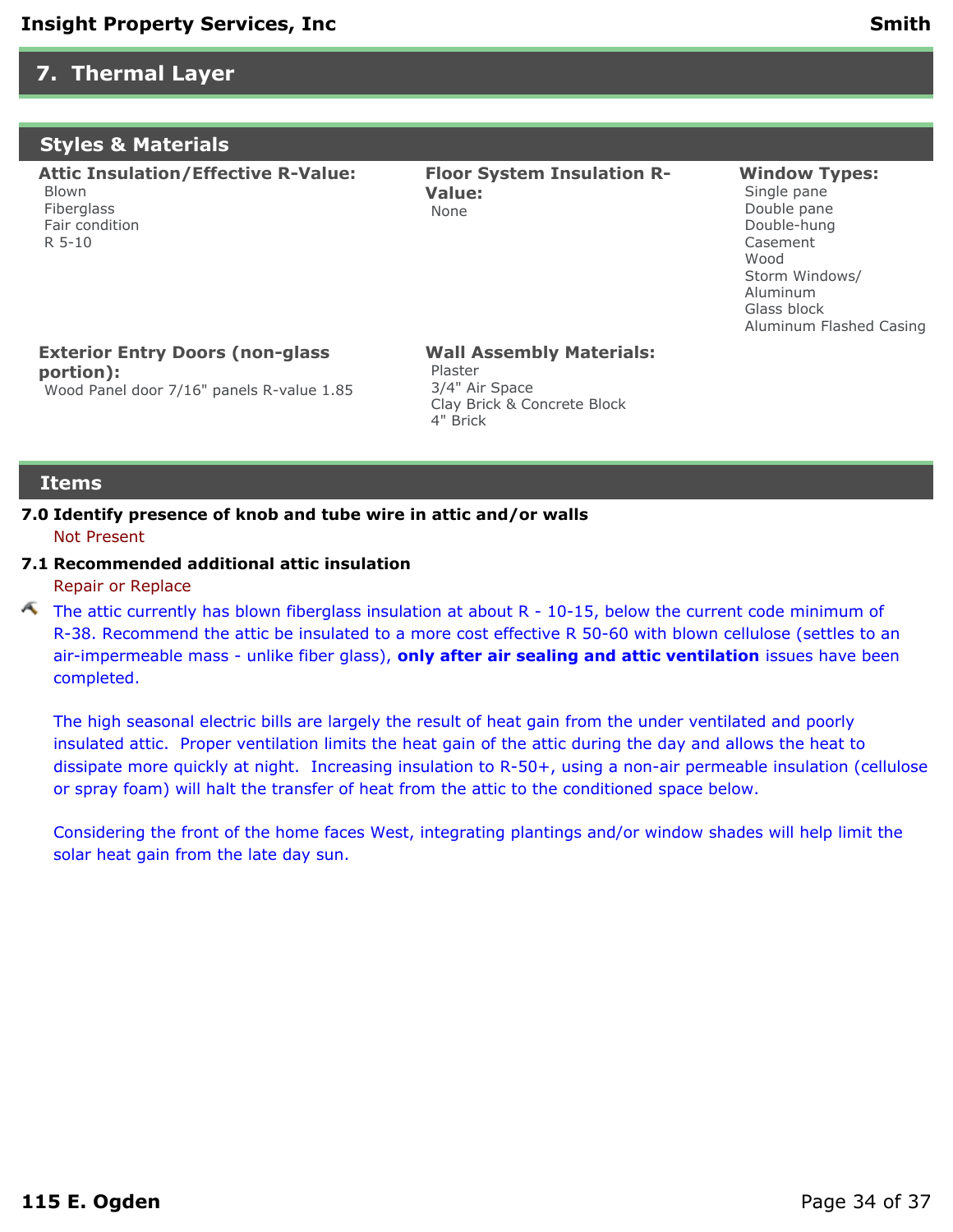





7.1 Picture 3 7.1 Picture 4

### **7.2 Wall cavity insulation (need for dense pack cellulose)**

#### Not Present

The existing wall assembly has no space available for the cost effective addition of insulation. Halting air leaks is the most cost effective measure to reduce heat loss. In order to increase the R-value, however, insulation would have to be added over the existing drywall or the exterior brick.

### **7.3 Foundation/Crawlspace wall insulation**

#### Inspected

### **7.4 Window Repair or Replacement**

Inspected

## **7.5 Window condition/integrity**

## Repair or Replace

The new double pane windows have been installed well and show no sign of air leakage. There are a few minor gaps in the exterior caulk that should be filled to ensure no moisture enters the wall assembly.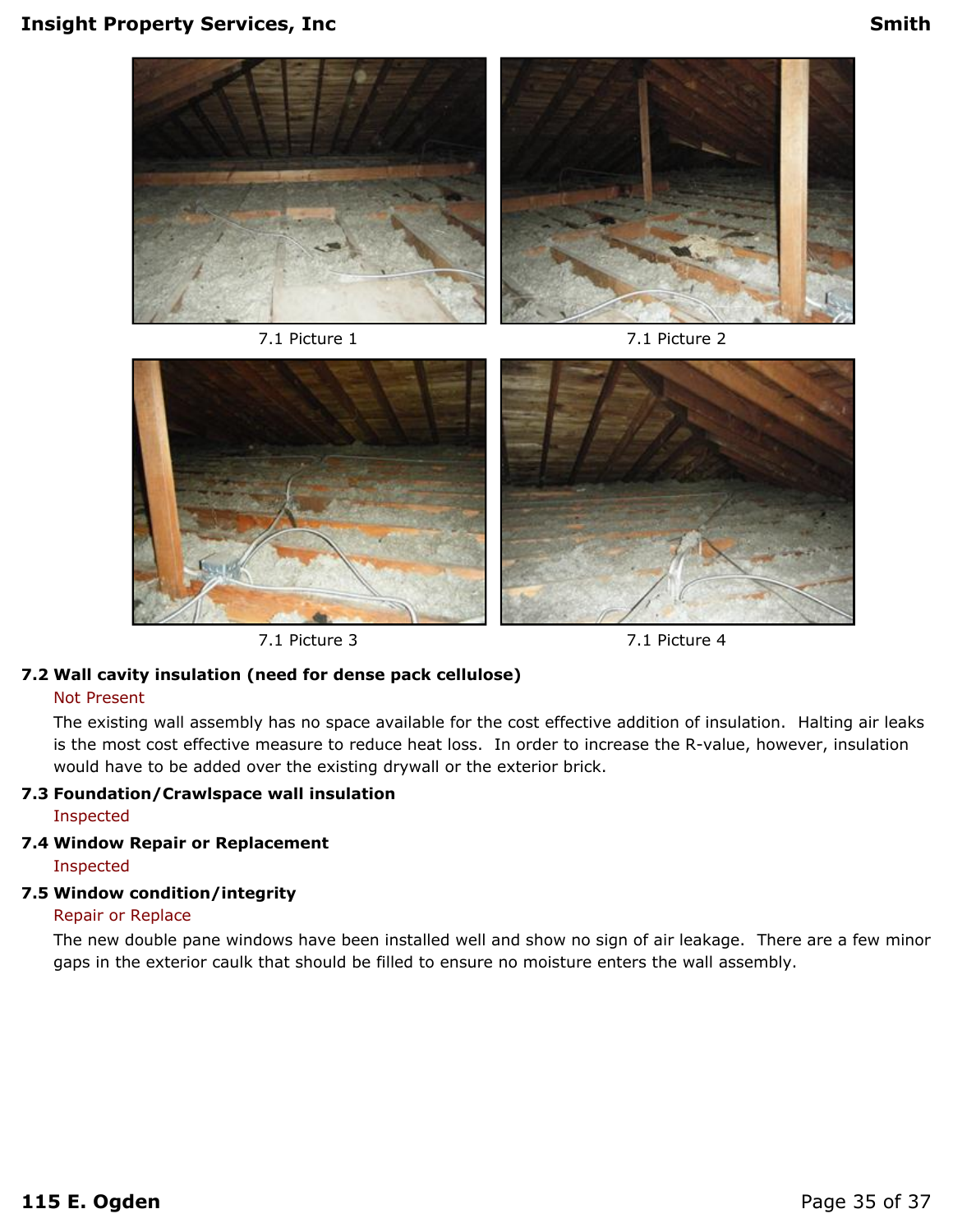

7.5 Picture 1

## **7.6 Exterior door condition/integrity**

#### Repair or Replace

The exterior doors are wood paneled doors with a low R-value and poor weather strip. Recommend the doors be weather stripped to minimize drafts this winter. The doors should be replaced when the addition is added in the spring.